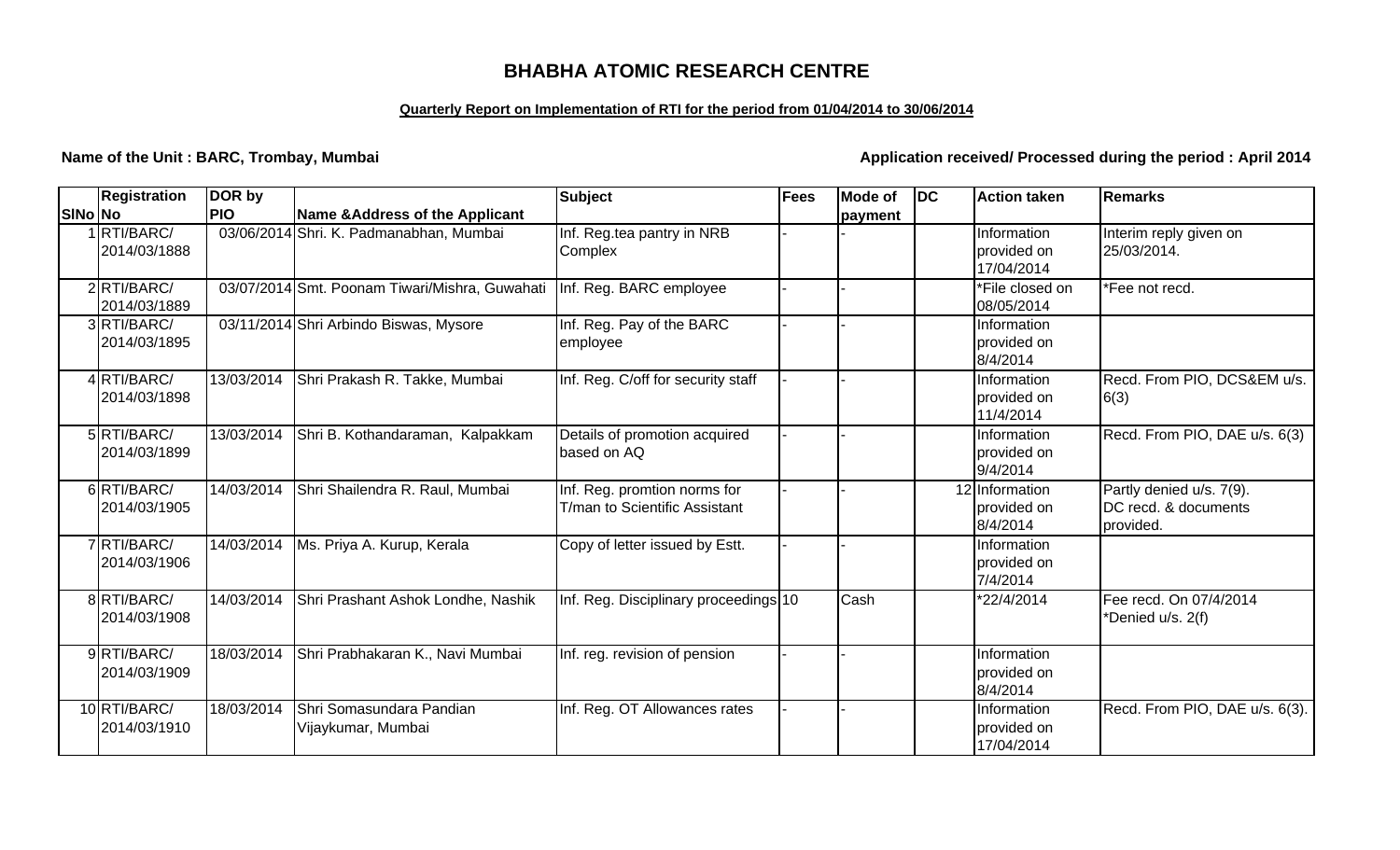|         | Registration                 | DOR by     |                                                                 | Subject                                                                         | Fees                 | <b>Mode of</b>        | DC | <b>Action taken</b>                      | <b>Remarks</b>                                                                           |
|---------|------------------------------|------------|-----------------------------------------------------------------|---------------------------------------------------------------------------------|----------------------|-----------------------|----|------------------------------------------|------------------------------------------------------------------------------------------|
| SINo No |                              | <b>PIO</b> | Name & Address of the Applicant                                 |                                                                                 |                      | payment               |    |                                          |                                                                                          |
|         | 11 RTI/BARC/<br>2014/03/1911 | 20/03/2014 | Shri Mohandas Harris, Mumbai                                    | Details regarding complaints<br>against self                                    |                      |                       |    | Information<br>provided on<br>17/04/2014 | Partly denied u/s. 7(9)                                                                  |
|         | 12 RTI/BARC/<br>2014/03/1912 | 20/03/2014 | Shri Pavan Kumar Patel, Kalpakkam                               | List of Scientific Officers recruited  -<br>under OCES/DGFS since<br>01/01/2006 |                      |                       |    | Information<br>provided on<br>17/04/2014 | Recd. u/s 6(3) from PIO, DAE<br>Partly denied u/s. 7(9)                                  |
|         | 13 RTI/BARC/<br>2014/03/1913 | 21/03/2014 | Shri Ganesh Jadhav, Mumbai                                      | Post exempted from the purview<br>of reservation.                               |                      |                       |    | Information<br>provided on<br>16/04/2014 |                                                                                          |
|         | 14 RTI/BARC/<br>2014/03/1914 |            | 21/03/2014 Smt. B. Sivalakshmamma, Nellore                      | Copies of question papers of<br>entrance exam for MD radiation<br>Medicine      | 10                   | <b>IPO</b>            |    | Information<br>provided on<br>09/05/2014 | Fee recd. On 21/04/2014                                                                  |
|         | 15 RTI/BARC/<br>2014/03/1915 |            | 21/03/2014 Shri. Shailendra R. Raul, Mumbai                     | Status of different types of<br>accelerators                                    |                      |                       |    | Information<br>provided on<br>22/04/2014 |                                                                                          |
|         | 16 RTI/BARC/<br>2014/03/1916 | 24/03/2014 | Shri. T. Alaguvadivel, Tamil Nadu                               | Certified copies of letters<br>regarding hearing                                |                      |                       |    | Information<br>provided on<br>21/04/2014 |                                                                                          |
|         | 17 RTI/BARC/<br>2014/03/1917 | 25/03/2014 | Shri. D. L. Patil, Navi Mumbai                                  | Inf. Reg. Pris and copies<br><b>ACR/APAR</b>                                    |                      |                       |    | Information<br>provided on<br>22/04/2014 | Pt. No. 2 trans. To PIO, DAE<br>u/s.6(3) on 27/03/2014.                                  |
|         | 18 RTI/BARC/<br>2014/04/1918 |            | 04/01/2014 Shri. Puwar Dhairyapalsinh<br>Narpatsinh, Tamil Nadu | Inf. Reg. Promotion guidelines<br>for scientific & Technical<br>personnel       | Online<br>paymen DAE | Paid at               |    | Information<br>provided on<br>30/04/2014 | Recd. u/s 6(3) from PIO, DAE                                                             |
|         | 19 RTI/BARC/<br>2014/04/1919 |            | 04/01/2014 Shri. Puwar Dhairyapalsinh<br>Narpatsinh, Tamil Nadu | Inf. Reg. Details of Norms<br>committee                                         | Online<br>paymen DAE | Paid at               |    | Information<br>provided on<br>30/04/2014 | Recd. u/s 6(3) from PIO, DAE<br>pertaining to point nos 5 to 8<br>Partly denied u/s 2(f) |
|         | 20 RTI/BARC/<br>2014/04/1920 |            | 04/01/2014 Shri. Puwar Dhairyapalsinh<br>Narpatsinh, Tamil Nadu | Inf. Reg. Details of Norms<br>committee meeting.                                | Online<br>paymen DAE | Paid at               |    | Information<br>provided on<br>30/04/2014 | Recd. u/s 6(3) from PIO, DAE                                                             |
|         | 21 RTI/BARC/<br>2014/04/1921 |            | 04/01/2014 Shri. Ramesh Ch.<br>Nayak, Bhubaneshwar              | Inf. Reg. Details of travel of<br>BARC employee.                                | 10                   | Paid at<br><b>DAE</b> |    | Information<br>provided on<br>17/04/2014 | Recd. u/s 6(3) from PIO, DAE<br>pertaining to para no. 5 & 6                             |
|         | 22 RTI/BARC/<br>2014/04/1922 |            | 04/01/2014 Shri. Joydeep Gupta, West Bengal                     | Inf. Reg. Marks obtained in<br>OCES/DGFS-2013 & cut off<br>marks.               | 10                   | <b>IPO</b>            |    | Information<br>provided on<br>29/04/2014 |                                                                                          |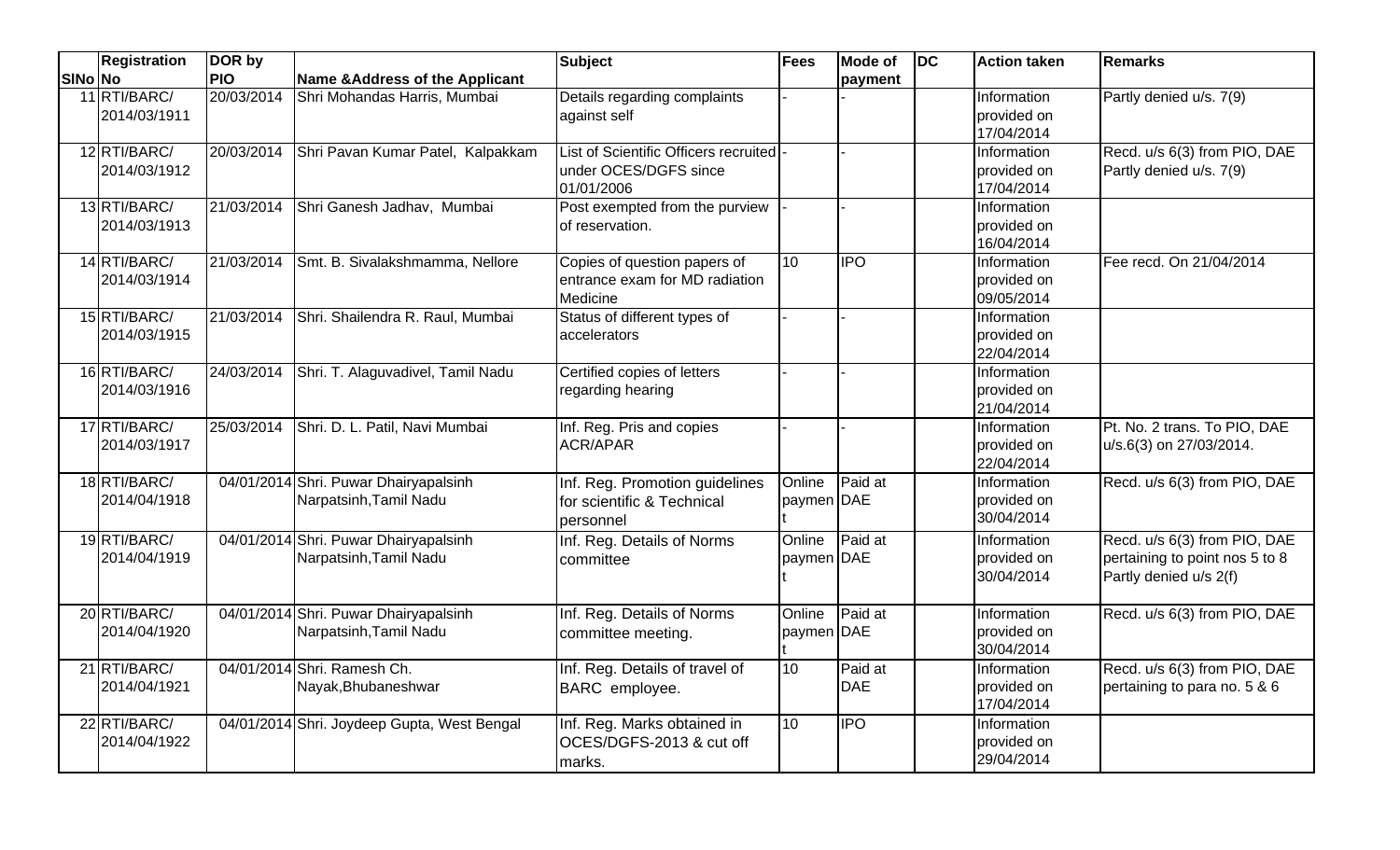|         | <b>Registration</b>          | DOR by     |                                                    | <b>Subject</b>                                                      | <b>Fees</b>          | <b>Mode of</b> | $\overline{D}$ | <b>Action taken</b>                         | <b>Remarks</b>                                                                         |
|---------|------------------------------|------------|----------------------------------------------------|---------------------------------------------------------------------|----------------------|----------------|----------------|---------------------------------------------|----------------------------------------------------------------------------------------|
| SINo No |                              | <b>PIO</b> | <b>Name &amp;Address of the Applicant</b>          |                                                                     |                      | payment        |                |                                             |                                                                                        |
|         | 23 RTI/BARC/<br>2014/04/1923 |            | 04/01/2014 Shri. Sukumaran C. G.,<br>Kerala,       | Inf. Reg. BARC employee                                             | Online<br>paymen DAE | Paid at        |                | Information<br>provided on<br>8/4/2014      | Recd. From PIO, DAE<br>Denied U/S 2(f)                                                 |
|         | 24 RTI/BARC/<br>2014/04/1924 |            | 04/01/2014 Dr. Gunvant Dattatray Sapre, Wardha     | Inf. Reg. Theme meeting in<br><b>RTMN University.</b>               | Online<br>paymen DAE | Paid at        |                | 22 Information<br>provided on<br>28/04/2014 | Recd. u/s 6(3) from PIO, DAE<br>DC recd. & documents<br>provided.                      |
|         | 25 RTI/BARC/<br>2014/04/1925 |            | 04/02/2014 Shri Naresh Kumar, Mumbai               | Inf. Reg Copies of Praful Post<br>Security Diary entry.             | $\overline{10}$      | Cash           |                | 16 Information<br>provided on<br>28/04/14   | DC recd. & documents<br>provided.                                                      |
|         | 26 RTI/BARC/<br>2014/04/1926 |            | 04/02/2014 Shri Shanu Syed Yunus, Tamilnadu        | Inf. Reg. Compassionate<br>appointment.                             | 10                   | <b>IPO</b>     |                | Information<br>provided on<br>16/04/14      |                                                                                        |
|         | 27 RTI/BARC/<br>2014/04/1927 |            | 04/04/2014 Shri. Santosh Pandey, 04, Bhopal        | Inf. Reg. I- Technical Officer/ E<br>exam.                          | 10 <sup>10</sup>     | <b>IPO</b>     |                | Information<br>provided on<br>02/05/2014    |                                                                                        |
|         | 28 RTI/BARC/<br>2014/04/1928 |            | 04/04/2014 Shri. Mahendra Pal, Mumbai              | Inf. Reg. Hospital Equipment.                                       | Online<br>paymen DAE | Paid at        |                | Information<br>provided on<br>30/04/2014    | Recd. u/s 6(3) from PIO, DAE                                                           |
|         | 29 RTI/BARC/<br>2014/04/1929 |            | 04/07/2014 Shri. Vikas K. Telang, Navi Mumbai      | Inf. Reg. Details of officers in<br>RED.                            | 10                   | Cash           |                | Information<br>provided on<br>02/05/2014    |                                                                                        |
|         | 30 RTI/BARC/<br>2014/04/1930 |            | 04/07/2014 Shri. Pavan Kumar Patel, TamilNadu      | Inf. Reg. Promotion guidelines<br>from SO/E to SO/H                 | Online<br>paymen PMO | paid at        |                | 24 Information<br>provided on<br>02/05/2014 | <b>Recd. From DAE</b>                                                                  |
|         | 31 RTI/BARC/<br>2014/04/1931 |            | 04/07/2014 Shri. Vikas K. Telang, Navi Mumbai      | Inf.Reg. Promotion details of<br>officers in RED.                   | 10                   | Cash           |                | Information<br>provided on<br>01/05/2014    |                                                                                        |
|         | 32 RTI/BARC/<br>2014/04/1932 |            | 04/08/2014 Ms. Rajeshwari M. P., Mysore            | Inf. Related to Extension of<br>service.                            | 10                   | <b>IPO</b>     |                | 8 Information<br>provided on<br>05/05/2014  | Recd. From Rmp Mysore.<br>Transferred to contitutional<br>unitsand PIO, DAE on 11/4/14 |
|         | 33 RTI/BARC/<br>2014/04/1933 |            | 04/08/2014 Ms. Mayuri Prabhakar Gurav,<br>Ttrombay | Inf. Reg. Details of medical<br>reimbursement under CHSS<br>scheme. | 10                   | Cash           |                | *23/4/2014                                  | *Denied u/s. 2(f)                                                                      |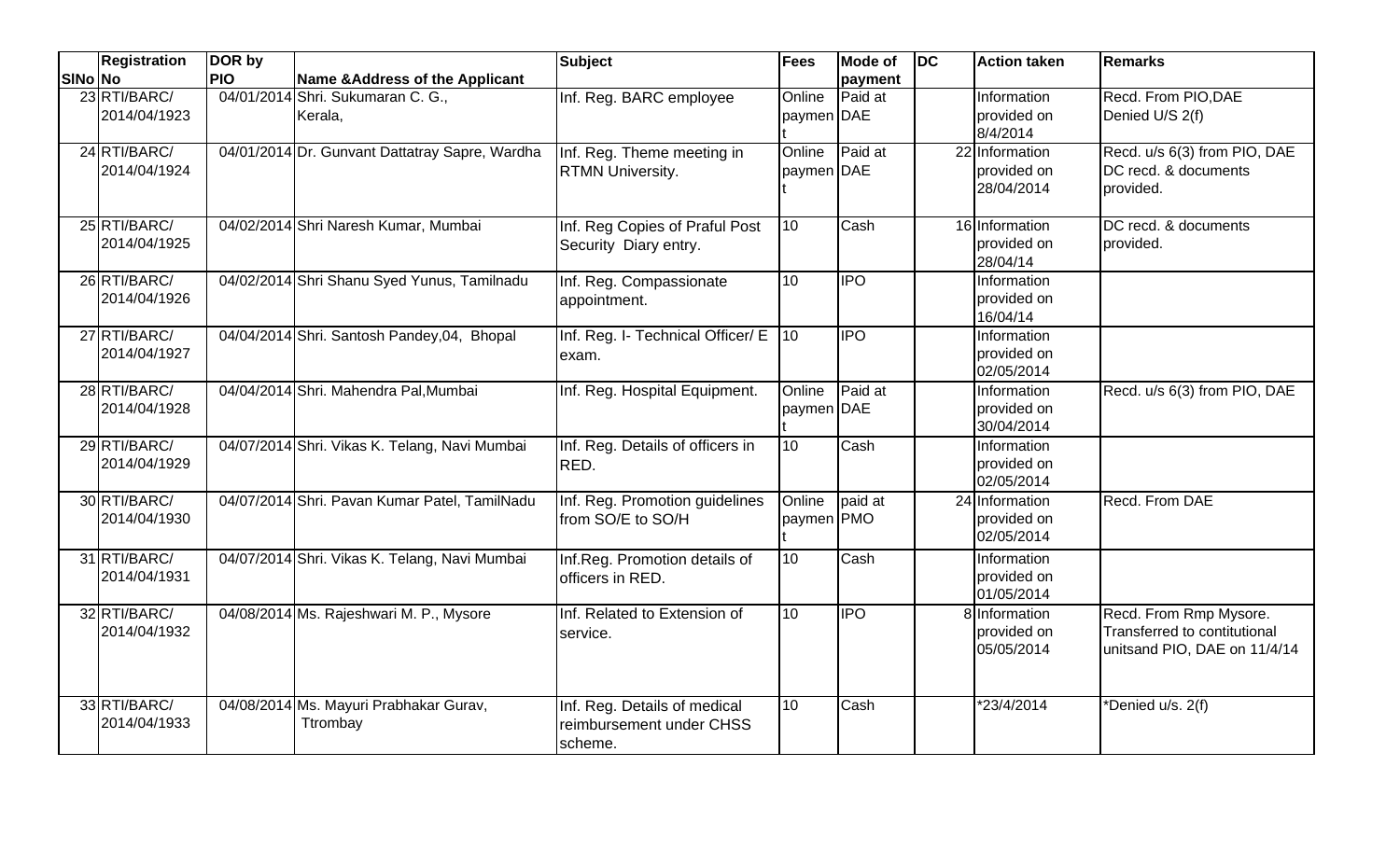|         | <b>Registration</b>          | DOR by     |                                                                | <b>Subject</b>                                                                                  | Fees                 | <b>Mode of</b> | DC | <b>Action taken</b>                          | <b>Remarks</b>                                                 |
|---------|------------------------------|------------|----------------------------------------------------------------|-------------------------------------------------------------------------------------------------|----------------------|----------------|----|----------------------------------------------|----------------------------------------------------------------|
| SINo No |                              | <b>PIO</b> | Name & Address of the Applicant                                |                                                                                                 |                      | payment        |    |                                              |                                                                |
|         | 34 RTI/BARC/<br>2014/04/1934 |            | 04/09/2014 Shri Chetan Kothari<br>Mumbai - 400 025             | Inf. Reg. Death Cases.                                                                          | Online<br>paymen DAE | Paid at        |    | Information<br>provided on<br>30/4/2014      | Recd. u/s 6(3) from PIO, DAE<br>Partly denied u/s. 7(9)        |
|         | 35 RTI/BARC/<br>2014/04/1935 |            | 04/10/2014 Shri Subrahmanyam PVVSS,<br>Andra Pradesh           | Inf. Reg. Retirement of women<br>in BARC.                                                       | Online<br>paymen DAE | Paid at        |    | Information<br>provided on<br>21/04/2014     | Recd. u/s 6(3) from PIO, DAE                                   |
|         | 36 RTI/BARC/<br>2014/04/1936 |            | 04/10/2014 Shri Puwar Dhairyapalsinh Narpatsinh,<br>Tamil nadu | Inf. Reg. Various training<br>schools of DAE.                                                   | Online<br>paymen DAE | Paid at        |    | Information<br>provided on<br>08/05/2014     | Recd. u/s 6(3) from PIO, DAE                                   |
|         | 37 RTI/BARC/<br>2014/04/1937 |            | 04/10/2014 Shri Puwar Dhairyapalsinh Narpatsinh,<br>Tamil nadu | Inf. Reg. recruitment and<br>promotion guidelines (RPG) for<br>Scientific & technical personnel | Online<br>paymen DAE | Paid at        |    | Information<br>provided on<br>07/05/2014     | Recd. u/s 6(3) from PIO, DAE                                   |
|         | 38 RTI/BARC/<br>2014/04/1938 |            | 04/10/2014 Shri Arpan Das<br>, Howrah                          | inf. Reg. Age relaxation for<br>Central Govt. Employees.                                        | Online<br>paymen DAE | Paid at        |    | Information<br>provided on<br>28/04/2014     | Recd. u/s 6(3) from PIO, DAE                                   |
|         | 39 RTI/BARC/<br>2014/04/1939 |            | 04/11/2014 Shri S.D. Mhatre, New Panvel                        | Inf. Reg. CPF/GPF details of<br><b>BARC</b> employees                                           | 10                   | Cash           |    | Information<br>provided on<br>07/05/2014     |                                                                |
|         | 40 RTI/BARC/<br>2014/04/1940 | 15/4/2014  | Shri. Jockim Kasmir Alva, Mumbai                               | Inf. Reg. BARC employee                                                                         | 10                   | <b>IPO</b>     |    | **19/05/2014                                 | Fee recd. On 15/05/2014<br>**Trans. To PIO, DCSEM u/s.<br>6(3) |
|         | 41 RTI/BARC/<br>2014/04/1941 | 15/4/2014  | Shri M.M. Malusare, Maharashtra                                | Inf. Reg. minimum eligibility<br>period for promotion of SO/C to<br>SO/D                        | 10                   | Cash           |    | Information<br>provided on<br>07/05/2014     |                                                                |
|         | 42 RTI/BARC/<br>2014/04/1942 | 15/4/2014  | Shri B. Surendra, Maharashtra                                  | Inf. Reg. Stipend, nature of<br>training given to TSOs.                                         | 10                   | <b>IPO</b>     |    | Information<br>provided on<br>07/05/2014     |                                                                |
|         | 43 RTI/BARC/<br>2014/04/1943 | 17/4/2014  | Shri T.V.Laxmi Narsaiah, AP                                    | Question papers of DQE TO<br>(Chemistry)                                                        | 10                   | Cash           |    | 170 Information<br>provided on<br>06/05/2014 | DC recd. & documents<br>provided.                              |
|         | 44 RTI/BARC/<br>2014/04/1944 | 17/4/2014  | Shri. Deepak Mathur, Tamil Nadu.                               | Copy of promotion policy                                                                        | Online<br>paymen DAE | Paid at        |    | Information<br>provided on<br>06/05/2014     | Recd. From PIO, DAE                                            |
|         | 45 RTI/BARC/<br>2014/04/1945 | 17/4/2014  | Shri. D. N. Patil,<br>Mumbai                                   | Inf. Reg. BARC employee                                                                         | 10                   | Cash           |    | *28/04/2014                                  | *Denied u/s. $2(f)$                                            |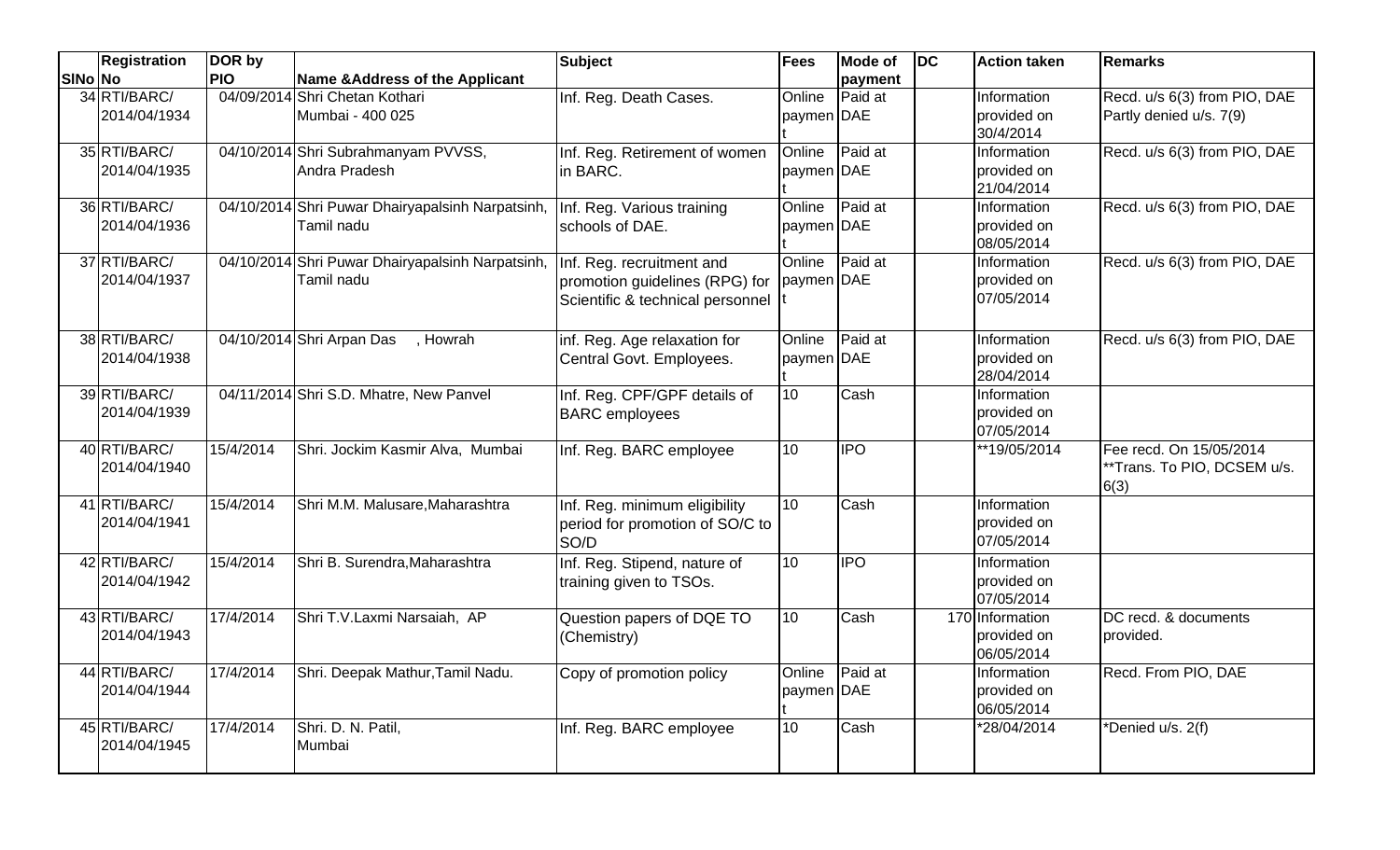|         | <b>Registration</b>          | DOR by             |                                            | <b>Subject</b>                                                           | Fees                 | <b>Mode of</b>             | <b>DC</b> | <b>Action taken</b>                       | <b>Remarks</b>                                  |
|---------|------------------------------|--------------------|--------------------------------------------|--------------------------------------------------------------------------|----------------------|----------------------------|-----------|-------------------------------------------|-------------------------------------------------|
| SINo No |                              | <b>PIO</b>         | <b>Name &amp;Address of the Applicant</b>  |                                                                          |                      | payment                    |           |                                           |                                                 |
|         | 46 RTI/BARC/<br>2014/04/1946 | 17/4/2014          | Shri. Rohit, 118, Maharashtra              | Inf. Reg. Cutoff marks for<br>SC/ST in OCES/DGFS-2014.                   | Online<br>paymen DAE | paid at                    |           | Information<br>provided on<br>07/05/2014  | Recd. From PIO, DAE                             |
|         | 47 RTI/BARC/<br>2014/04/1947 | 17/4/2014          | Shri. Shashank Tiwari, Uttar Pradesh.      | Inf. Reg. Marks obtained in<br>OCES/DGFS-2014 & cut off<br>marks.        | Online<br>paymen DAE | paid at                    |           | Information<br>provided on<br>07/05/2014  | Recd. From PIO, DAE                             |
|         | 48 RTI/BARC/<br>2014/04/1948 | 17/4/2014          | Shri. B. Surendra, Maharashtra             | Inf. Reg. Seniority List for Govt. 10<br>Accomodation                    |                      | <b>IPO</b>                 |           | **23/04/2014                              | **Trans. u/s. 6(3) to PIO,<br><b>DCS&amp;EM</b> |
|         | 49 RTI/BARC/<br>2014/04/1949 | 17/4/2014          | Shri. Raj Kumar, D-Spl., Maharashtra       | Increments awarded at the time 10<br>of joining                          |                      | Cash                       |           | Information<br>provided on<br>13/05/2014  |                                                 |
|         | 50 RTI/BARC/<br>2014/04/1950 | 17/4/2014          | Shri. Vosu Mittal, Delhi.                  | Inf. Reg. Marks obtained in<br>OCES/DGFS-2014 & cut off<br>marks.        | Online<br>paymen DAE | paid at                    |           | Information<br>provided on<br>07/05/2014  | Recd. From PIO, DAE                             |
|         | 51 RTI/BARC/<br>2014/04/1951 | 17/4/2014          | Shri. Anshul Jain, New Delhi               | Inf. Reg. Marks obtained in<br>OCES/DGFS-2014 & cut off<br>marks.        | Online<br>paymen DAE | paid at                    |           | Information<br>provided on<br>07/05/2014  | Recd. From PIO, DAE                             |
|         | 52 RTI/BARC/<br>2014/04/1952 | 17/4/2014          | Shri. A. R. Sen,<br>Mumbai,                | Inf. Reg. LTC reimbursement.                                             | Online<br>paymen DAE | Paid at                    |           | 01/05/2014                                | *Denied                                         |
|         | 53 RTI/BARC/<br>2014/04/1953 | $\sqrt{21/4}/2014$ | Shri. B. Kothandaraman,<br>Kalpakkam       | Inf. Reg. Universities & courses 10<br>approved by DAE for<br>promotion. |                      | Paid at<br>HWB,<br>Mumbai. |           | Information<br>provided on<br>28/04/2014  | Recd. From PIO, DAE                             |
|         | 54 RTI/BARC/<br>2014/04/1954 | 21/04/2014         | Shri. Pradeep Bapu Sarang, Navi<br>Mumbai  | Inf. Reg. Copy of compliaint<br>letter against self.                     | 10                   | <b>IPO</b>                 |           | 2 Information<br>provided on<br>23/4/2014 |                                                 |
|         | 55 RTI/BARC/<br>2014/04/1955 | 21/04/2014         | Shri Anup Kumar Singh, Chattisgarh         | Inf. Reg. Marks obtained in<br>OCES/DGFS-2014 & cut off<br>marks.        | Online<br>paymen DAE | Paid at                    |           | Information<br>provided on<br>07/05/2014  | Recd. u/s 6(3) from PIO, DAE                    |
|         | 56 RTI/BARC/<br>2014/04/1956 | 21/04/2014         | Shri Jadhav P. Dnyaneshwar,<br>Maharashtra | Inf. Reg. Marks obtained in<br>OCES/DGFS-2014 & cut off<br>marks.        | 10                   | <b>IPO</b>                 |           | Information<br>provided on<br>07/05/2014  |                                                 |
|         | 57 RTI/BARC/<br>2014/04/1957 | 21/04/2014         | Ms. Poonam R. Ghate, Nagpur                | Inf. Reg. Hospital Work<br>Assistant Exam.                               | 10                   | <b>IPO</b>                 |           | Information<br>provided on<br>20/05/2014  |                                                 |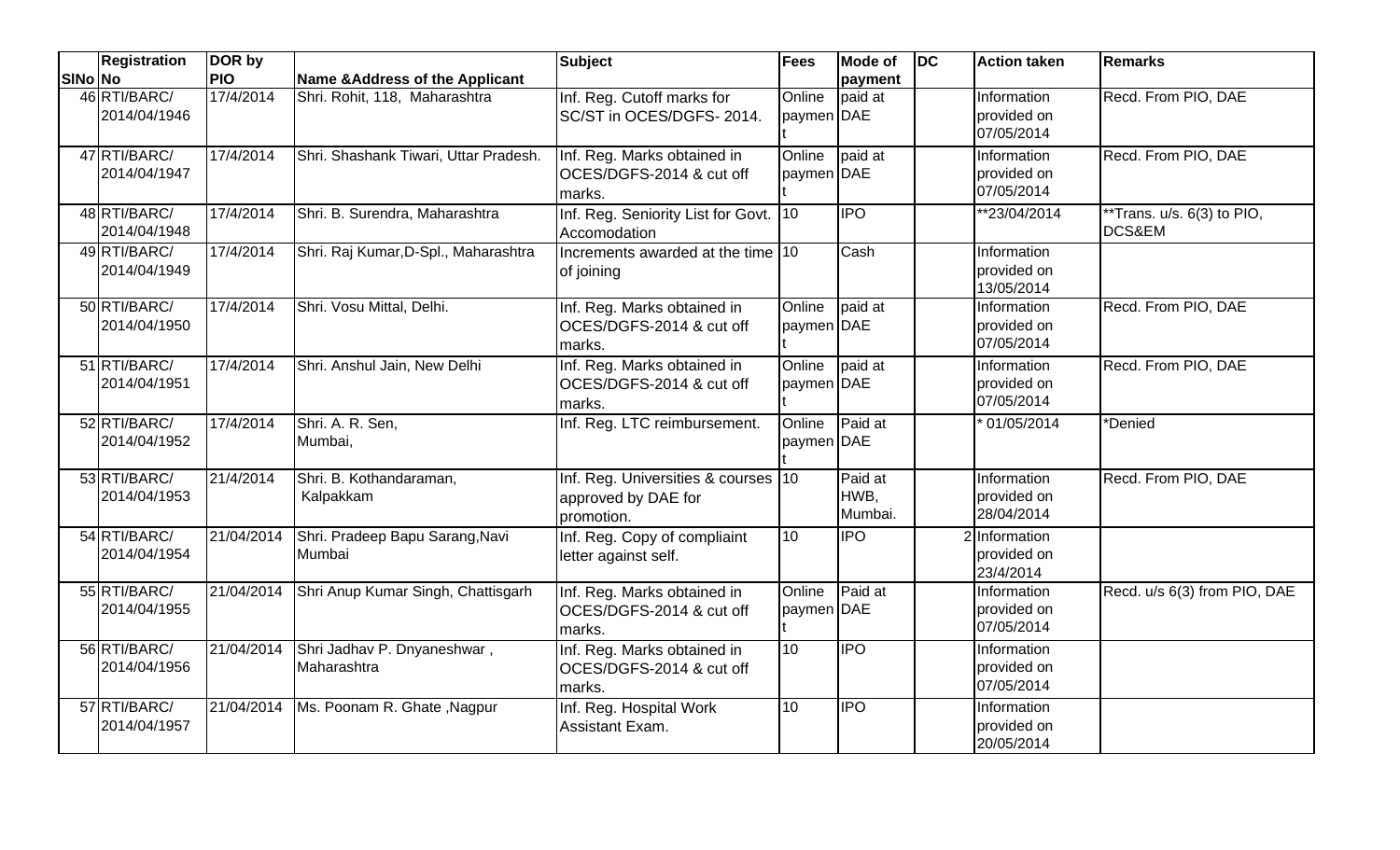|         | <b>Registration</b>          | DOR by     |                                                   | <b>Subject</b>                                                                           | <b>Fees</b>          | <b>Mode of</b> | $\overline{D}$ | <b>Action taken</b>                      | <b>Remarks</b>               |
|---------|------------------------------|------------|---------------------------------------------------|------------------------------------------------------------------------------------------|----------------------|----------------|----------------|------------------------------------------|------------------------------|
| SINo No |                              | <b>PIO</b> | Name & Address of the Applicant                   |                                                                                          |                      | payment        |                |                                          |                              |
|         | 58 RTI/BARC/<br>2014/04/1958 | 22/04/2014 | Ms. Ankita Malviya, Madhya Pradesh.               | Inf. Reg. Marks obtained in<br>OCES/DGFS-2014 & cut off<br>marks and selection criteria. | Online<br>paymen DAE | paid at        |                | Information<br>provided on<br>07/05/2014 | Recd. u/s 6(3) from PIO, DAE |
|         | 59 RTI/BARC/<br>2014/04/1959 |            | 22/04/2014 Shri Prashant Ashok Londhe, Nashik     | Reg. Procedure in disciplinary<br>proceedings in departmental<br>inquiry                 | 10                   | cash           |                | Information<br>provided on<br>20/05/2014 | Partly denied u/s 2(f)       |
|         | 60 RTI/BARC/<br>2014/04/1960 |            | 22/04/2014 Shri Prashant Ashok Londhe, Nashik     | Inf. Reg. Disciplinary<br>proceedings                                                    | 10                   | cash           |                | Information<br>provided on<br>07/05/2014 |                              |
|         | 61 RTI/BARC/<br>2014/04/1961 |            | 22/04/2014 Shri Prashant Ashok Londhe, Nashik     | Inf. Reg. Disciplinary<br>proceedings                                                    | 10                   | cash           |                | 12/05/2014                               | *Denied u/s. 2(f)            |
|         | 62 RTI/BARC/<br>2014/04/1962 |            | 23/04/2014 Shri Satyender K. Yadav, Kanpur        | Inf. Reg. Marks obtained in<br>OCES/DGFS-2014 & cut off<br>marks.                        | Online<br>paymen DAE | paid at        |                | Information<br>provided on<br>07/05/2014 | Recd. u/s 6(3) from PIO, DAE |
|         | 63 RTI/BARC/<br>2014/04/1963 |            | 23/04/2014 Shri Ali Padarbinda Samal, Orissa,     | Inf. Reg. Marks obtained in<br>OCES/DGFS-2014 & cut off<br>marks.                        | Online<br>paymen DAE | paid at        |                | Information<br>provided on<br>07/05/2014 | Recd. u/s 6(3) from PIO, DAE |
|         | 64 RTI/BARC/<br>2014/04/1964 |            | 23/04/2014 Shri Ashish Kumar Yadav, Allahabad,    | Inf. Reg. Marks obtained in<br>OCES/DGFS-2013 & cut off<br>marks.                        | Online<br>paymen DAE | paid at        |                | Information<br>provided on<br>07/05/2014 | Recd. u/s 6(3) from PIO, DAE |
|         | 65 RTI/BARC/<br>2014/04/1965 |            | 23/04/2014 Shri Tejendra P. Krishnan, Jharkhand,  | Inf. Reg. Marks obtained in<br>OCES/DGFS-2014 & cut off<br>marks.                        | Online<br>paymen DAE | paid at        |                | Information<br>provided on<br>07/05/2014 | Recd. u/s 6(3) from PIO, DAE |
|         | 66 RTI/BARC/<br>2014/04/1966 |            | 25/04/2014 Shri Vikas Shivaji Alder, Maharashtra, | Inf. Reg. Hospital Work<br>Assistant Exam.                                               | 10                   | cash           |                | Information<br>provided on<br>21/05/2014 |                              |
|         | 67 RTI/BARC/<br>2014/04/1967 |            | 28/04/2014 Smt. Chetna Gogna, Ghaziabad           | Inf. Reg. Marks obtained in<br>OCES/DGFS-2014 & cut off<br>marks.                        | 10                   | <b>IPO</b>     |                | Information<br>provided on<br>13/05/2014 |                              |
|         | 68 RTI/BARC/<br>2014/04/1968 |            | 28/04/2014 Shri Devashish Chaudhary., UP          | Inf. Reg. Marks obtained in<br>OCES/DGFS-2014 & cut off<br>marks.                        | 10                   | <b>IPO</b>     |                | Information<br>provided on<br>13/05/2014 |                              |
|         | 69 RTI/BARC/<br>2014/04/1969 |            | 28/04/2014 Shri Sarang Saxena, UP                 | Inf. Reg. Marks obtained in<br>OCES/DGFS-2014 & cut off<br>marks.                        | Online<br>paymen DAE | paid at        |                | Information<br>provided on<br>13/05/2014 | Recd. u/s 6(3) from PIO, DAE |
|         | 70 RTI/BARC/<br>2014/04/1970 |            | 28/04/2014 Shri Prathapan Thazhakkandy Mumbai     | Inf. Reg. DQE Question<br>Papers.                                                        | 10                   | Cash           |                | 21/05/2014                               | *Denied u/s.2(f)             |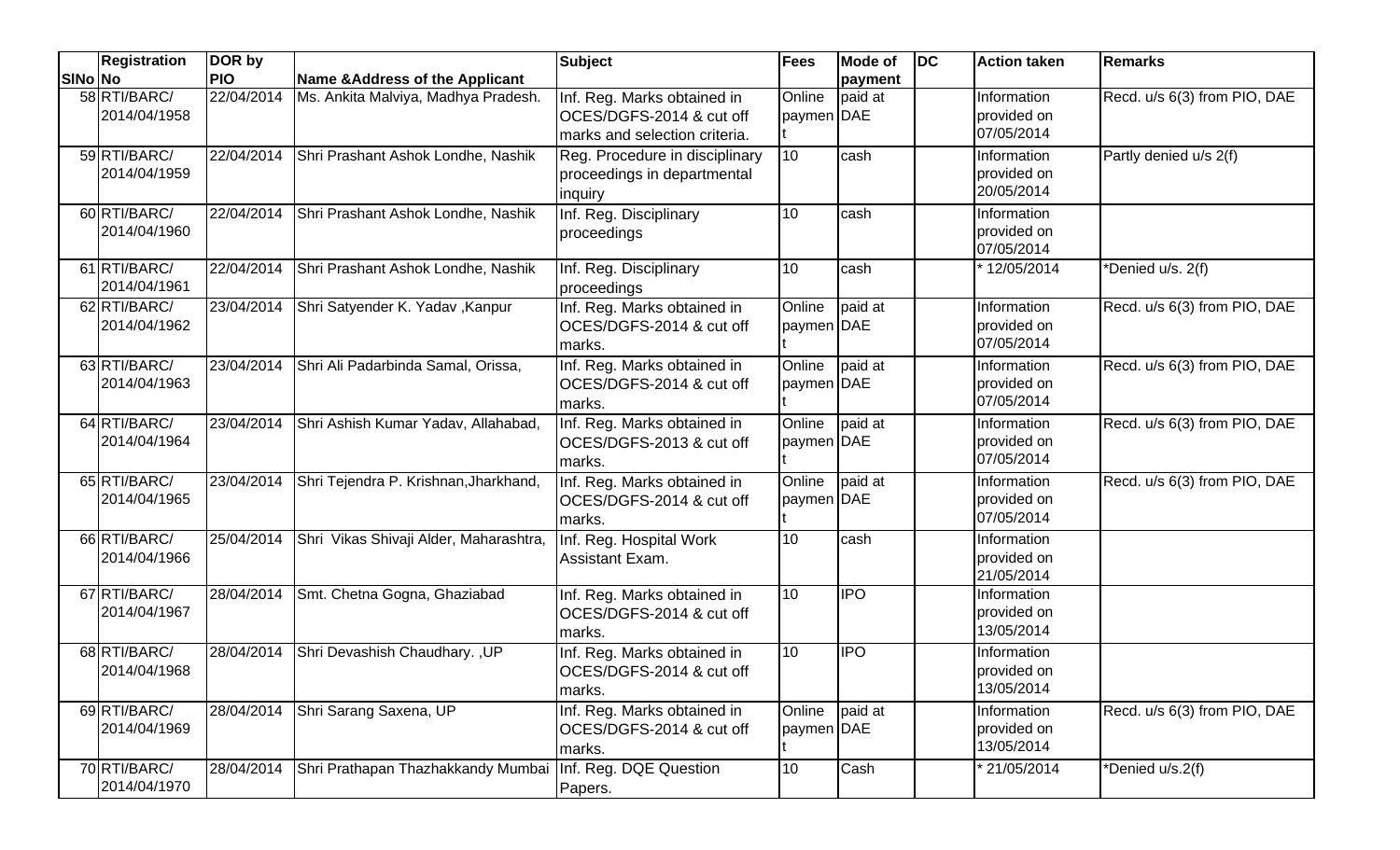|         | <b>Registration</b>          | DOR by     |                                              | <b>Subject</b>                        | <b>Fees</b>     | <b>Mode of</b>   | DC | <b>Action taken</b>       | <b>Remarks</b>                                  |
|---------|------------------------------|------------|----------------------------------------------|---------------------------------------|-----------------|------------------|----|---------------------------|-------------------------------------------------|
| SINo No |                              | <b>PIO</b> | Name & Address of the Applicant              |                                       |                 | payment          |    |                           |                                                 |
|         | 71 RTI/BARC/                 | 29/04/2014 | Shri Shishir Kumar Dutta, Kolkata            | Inf. Reg. TC & TSC rules 2010         | 10              | $\overline{IPO}$ |    | Information               |                                                 |
|         | 2014/04/1971                 |            |                                              | and onwards.                          |                 |                  |    | provided on<br>09/05/2014 |                                                 |
|         | 72 RTI/BARC/<br>2014/04/1972 | 29/04/2014 | Shri. Satish Kumar Gaur, Delhi               | Inf. Reg Radiation fields             | 10              | <b>IPO</b>       |    | **5/5/2014                | **Trans. To PIO, AERB u/s.<br>6(3)              |
|         | 73 RTI/BARC/<br>2014/04/1973 | 29/04/2014 | Shri. Satish Kumar Gaur, Delhi               | Inf. Reg Radiation fields             | 10              | $\overline{IPO}$ |    | $*$ $5/5/2014$            | **Trans. To PIO, AERB u/s.<br>6(3)              |
|         | 74 RTI/BARC/                 | 30/04/2014 | Shri Chetan Kothari                          | Inf. Reg. died and suicide cases 10   |                 | $\overline{IPO}$ |    | Information               | Trans. To const. units on                       |
|         | 2014/04/1974                 |            | Mumbai                                       |                                       |                 |                  |    | provided on<br>27/05/2014 | 6/5/2014 u/s. 6(3)                              |
|         | 75 RTI/BARC/                 | 30/04/2014 | Shri Peeyush Srivastava, Delhi               | Inf. Reg. result of post of an        | 10              | $\overline{IPO}$ |    | Information               |                                                 |
|         | 2014/04/1975                 |            |                                              | architect (TO/D)                      |                 |                  |    | provided on<br>29/05/2014 |                                                 |
|         | 76 RTI/BARC/                 | 30/04/2014 | Smt. Muthitha D. Dalvi, Mumbai               | Inf. Reg. election duty               | 10              | Cash             |    | 32 Information            | Partly denied u/s 8(1)(j)                       |
|         | 2014/04/1976                 |            |                                              |                                       |                 |                  |    | provided on<br>26/05/2014 | DC received & documents<br>provided.            |
|         | 77 RTI/BARC/                 |            | 05/01/2014 Shri Shailendra R. Raul, BARC     | Inf. Reg. discrimination of office 10 |                 | Cash             |    | *23/5/2014                | *Denied u/s. 2(f)                               |
|         | 2014/05/1977                 |            |                                              | work                                  |                 |                  |    |                           |                                                 |
|         | 78 RTI/BARC/                 |            | 05/01/2014 Smt. Gurmeet Inderjeet Kaur, Navi | Inf. Reg. BARC employee               | 10              | <b>IPO</b>       |    | Information               | Partly denied u/s 8(1)(j)                       |
|         | 2014/05/1978                 |            | Mumbai                                       |                                       |                 |                  |    | provided on<br>26/05/2014 |                                                 |
|         | 79 RTI/BARC/                 |            | 05/01/2014 Shri K. K. Verma, Mumbai          | Inf. Reg.employees working in         | $\overline{10}$ | Cash             |    | 16 Information            | Partly denied u/s 2(f) DC rcd. &                |
|         | 2014/05/1979                 |            |                                              | <b>BARC</b> with disability           |                 |                  |    | provided on<br>26/05/2014 | documents provided.                             |
|         | 80 RTI/BARC/                 |            | 05/05/2014 Shri. Sudarshan Nyati, Kota       | 6th Pay Commission pay                |                 | Paid at          |    | Information               | Recd. u/s 6(3) from PIO, DAE                    |
|         | 2014/05/1980                 |            |                                              | details of SO/C in DAE and its        |                 | <b>NPCIL</b>     |    | provided on<br>29/05/2014 | *Trans. To const. units on<br>8/5/2014 u/s.6(3) |
|         |                              |            |                                              | constituent units                     |                 |                  |    |                           |                                                 |
|         | 81 RTI/BARC/                 |            | 05/05/2014 Shri. Vikas, Solapur              | Details of marks in Hosp work         | Online          | paid at          |    | Information               | Recd. u/s 6(3) from PIO, DAE                    |
|         | 2014/05/1981                 |            |                                              | assistant exam.                       | paymen DAE      |                  |    | provided on               |                                                 |
|         | 82 RTI/BARC/                 |            | 05/05/2014 Shri. Sunil Dahiya, New Delhi     | Inf. Regarding study of radio         | Online          | paid at          |    | 30/05/2014<br>Information | Recd. u/s 6(3) from PIO, DAE                    |
|         | 2014/05/1982                 |            |                                              | activity content.                     | paymen DAE      |                  |    | provided on               |                                                 |
|         |                              |            |                                              |                                       |                 |                  |    | 03/06/2014                |                                                 |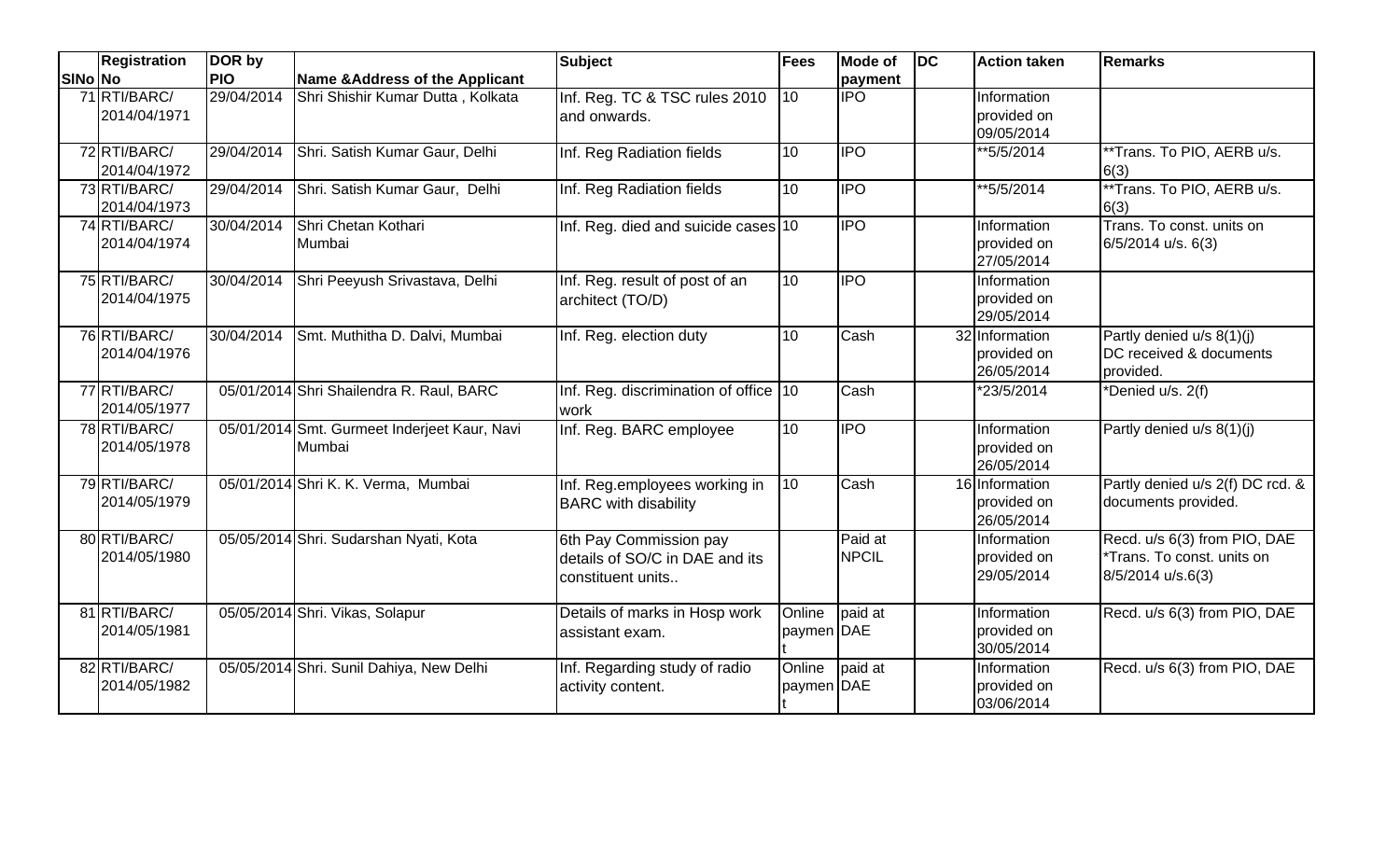|         | Registration                 | DOR by     |                                                                    | <b>Subject</b>                                                                                | Fees                 | Mode of    | DC | <b>Action taken</b>                      | <b>Remarks</b>                                                                             |
|---------|------------------------------|------------|--------------------------------------------------------------------|-----------------------------------------------------------------------------------------------|----------------------|------------|----|------------------------------------------|--------------------------------------------------------------------------------------------|
| SINo No |                              | <b>PIO</b> | Name & Address of the Applicant                                    |                                                                                               |                      | payment    |    |                                          |                                                                                            |
|         | 83 RTI/BARC/<br>2014/05/1983 |            | 05/05/2014 Shri. Monish Gulati, New Delhi.                         | Details of desalination plants.                                                               | Online<br>paymen DAE | paid at    |    | Information<br>provided on<br>19/5/2014  | Recd. u/s 6(3) from PIO, DAE<br>*Trans. To PIO, IGCAR, PIO,<br>NPCIL u/s.6(3)on 12/05/2014 |
|         | 84 RTI/BARC/<br>2014/05/1984 |            | 05/08/2014 Shri . Prasenjit Paul, West Bengal.                     | Details of marks obtained in<br>computer Science and Engg.<br>Stream                          | 10                   | <b>IPO</b> |    | Information<br>provided on<br>29/05/2014 |                                                                                            |
|         | 85 RTI/BARC/<br>2014/05/1985 |            | 05/08/2014 Shri. K.V. Nazare, Mumbai                               | Details of marks obtained in<br>Assistant examination.                                        | 10                   | Cash       |    | **9/5/2014                               | **Trans. u/s. 6(3) to CPIO, DAE                                                            |
|         | 86 RTI/BARC/<br>2014/05/1986 |            | 05/08/2014 Shri. S. B. Ghodke, Mumbai                              | inf. Reg. Radiation Dose.                                                                     | 10 <sup>°</sup>      | <b>IPO</b> |    | Information<br>provided on<br>30/05/2014 |                                                                                            |
|         | 87 RTI/BARC/<br>2014/05/1987 |            | 05/09/2014 Shri K. V. Sudev, Thane                                 | Inf. Reg. promotion rules                                                                     | Online<br>paymen DAE | Paid at    |    | Information<br>provided on<br>02/06/2014 | Recd. u/s. 6(3) from PIO, DAE                                                              |
|         | 88 RTI/BARC/<br>2014/05/1988 |            | 05/12/2014 Mrs. Rajani, Andhra Pradesh                             | Inf. Reg. employees promoted<br>/track changed based on<br>DQE/STPT alongwith pay<br>details  | 10 <sup>°</sup>      | <b>IPO</b> |    | *26/5/2014                               | *Denied u/s. 7(9)                                                                          |
|         | 89 RTI/BARC/<br>2014/05/1989 |            | 05/12/2014 Shri S.S.Sonwalkar, Hyderabad                           | Copy of memorandum issued<br>by DAE/BARC                                                      | 10                   | <b>IPO</b> |    | **16/5/2014                              | **Trans. To PIO, NFC,<br>Hyderabad u/s.6(3)on<br>16/05/2014                                |
|         | 90 RTI/BARC/<br>2014/05/1990 |            | 05/12/2014 Shri Raghuveer Prasad, Thane                            | Certified copies of circular                                                                  | Paid at<br>Tarapur   |            |    | Information<br>provided on<br>30/05/2014 | Recd u/s. 6(3) from PIO,<br>BARC(T)                                                        |
|         | 91 RTI/BARC/<br>2014/05/1991 | 13/5/2014  | Ms. Bhukya Srinivas, Andhra Pradesh. Marks secured in OCES/DGFS-10 | 2014                                                                                          |                      | <b>IPO</b> |    | Information<br>provided on<br>28/5/2014  |                                                                                            |
|         | 92 RTI/BARC/<br>2014/05/1992 | 13/5/2014  | Smt. Deepti Parag Parulekar, Mumbai                                | Inf. Reg.appointment for post of 10<br>UDC against advt. No.<br> PD/4(7)/2012-R-III/2012/8148 |                      | Cash       |    | Information<br>provided on<br>06/06/2014 | Partly denied u/s 2(f)                                                                     |
|         | 93 RTI/BARC/<br>2014/05/1993 | 13/5/2014  | Shri Sambit Sagar Pani, Orissa                                     | Marks secured in OCES/DGFS- Online<br>2014                                                    | paymen DAE           | Paid at    |    | *30/05/2014                              | Recd. From PIO, DAE u/s. 6(3)<br>*Denied U/s 8(1)(d)                                       |
|         | 94 RTI/BARC/<br>2014/05/1994 | 13/5/2014  | Smt. Sarika Rajanikant Yevare, Karad                               | Inf. Reg. BARC employee                                                                       |                      |            |    | under process                            | Letter for fee issued on<br>16/05/2014. Recd from OIC,<br>ESL, Kalpakkam                   |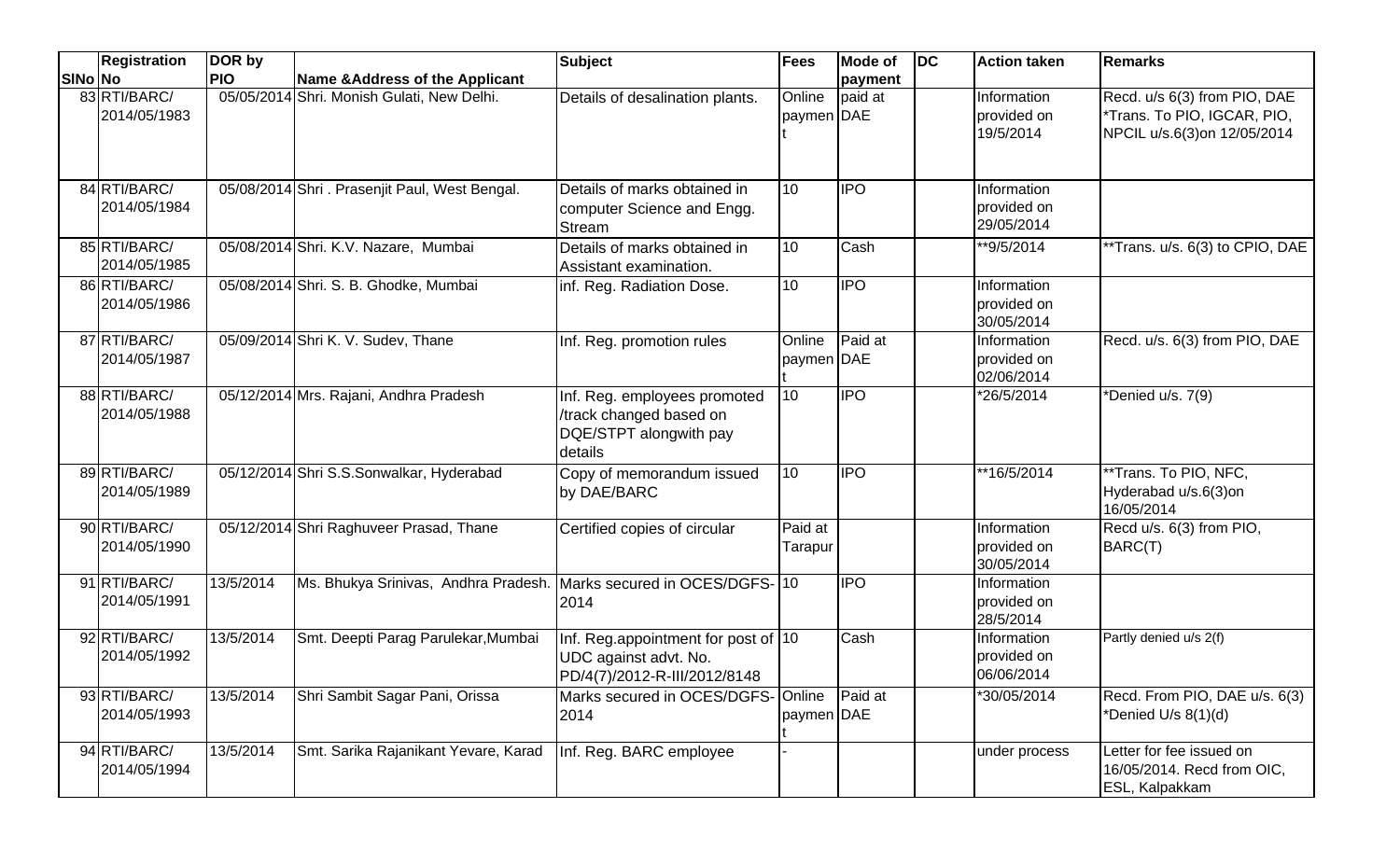|         | <b>Registration</b>           | DOR by     |                                                 | <b>Subject</b>                                                                                      | Fees                 | <b>Mode of</b> | DC | <b>Action taken</b>                          | <b>Remarks</b>                |
|---------|-------------------------------|------------|-------------------------------------------------|-----------------------------------------------------------------------------------------------------|----------------------|----------------|----|----------------------------------------------|-------------------------------|
| SINo No |                               | <b>PIO</b> | Name & Address of the Applicant                 |                                                                                                     |                      | payment        |    |                                              |                               |
|         | 95 RTI/BARC/<br>2014/05/1995  | 18/5/2014  | Shri Shashi Kant, Mumbai                        | Details of reperesentation made 10<br>by self                                                       |                      | Cash           |    | 10 Information<br>provided on<br>04/06/2014  |                               |
|         | 96 RTI/BARC/<br>2014/05/1996  | 18/5/2014  | Shri Shashi Kant, Mumbai                        | Details of Scientific officers in<br>constituent units of BARC                                      | 10                   | Cash           |    | 40 Information<br>provided on<br>05/06/2014  |                               |
|         | 97 RTI/BARC/<br>2014/05/1997  | 18/5/2014  | Shri Shashi Kant, Mumbai                        | Details of Scientific officers in<br><b>BARC</b>                                                    | 10                   | Cash           |    | 180 Information<br>provided on<br>05/06/2014 |                               |
|         | 98 RTI/BARC/<br>2014/05/1998  | 18/5/2014  | Shri. Rajneesh Soni, Indore                     | Marks scored in OCES/DGFS-<br>2013.                                                                 | 10                   | <b>IPO</b>     |    | Information<br>provided on<br>29/05/2014     |                               |
|         | 99 RTI/BARC/<br>2014/05/1999  | 19/5/2014  | Shri Shashi Kant, Mumbai                        | Information with reference to<br>his letter dated 21/10/2013                                        | 10                   | Cash           |    | Information<br>provided on<br>17/06/2014     | Partly denied u/s 2(f)        |
|         | 100 RTI/BARC/<br>2014/05/2000 | 19/5/2014  | Shri Shashi Kant, Mumbai                        | Inf. Reg. Scientific Officers who 10<br>involved in commissioning of<br>PREFRE plant at NRB Tarapur |                      | Cash           |    | **23/5/2014                                  | **Trans. To PIO, Tarapur.     |
|         | 101 RTI/BARC/<br>2014/05/2001 |            | 20/05/2014   Ms. Prerna Kumari, New Delhi       | Marks secured in OCES/DGFS-10<br>2014                                                               |                      | <b>IPO</b>     |    | Information<br>provided on<br>29/05/2014     |                               |
|         | 102 RTI/BARC/<br>2014/05/2002 |            | 20/05/2014 Shri. M. B. Chaugle, Karnataka       | Details of safety officers<br>working in DAE.                                                       | Online<br>paymen DAE | Paid at        |    | Information<br>provided on<br>11/06/2014     | Recd. From PIO, DAE u/s. 6(3) |
|         | 103 RTI/BARC/<br>2014/05/2003 |            | 20/05/2014 Shri. Pradip V Padshala, Rajkot      | Inf. Reg. hosp. work Asst. /A<br>Exam                                                               | Online<br>paymen DAE | Paid at        |    | Information<br>provided on<br>06/06/2014     | Recd. From PIO, DAE u/s. 6(3) |
|         | 104 RTI/BARC/<br>2014/05/2004 | 21/05/2014 | Shri. Vasant Kashinath Keni, Mumbai             |                                                                                                     | 10 <sup>1</sup>      | <b>DD</b>      |    | under process                                | Fee recived on 05/06/2014     |
|         | 105 RTI/BARC/<br>2014/05/2005 |            | 23/05/2014 Shri. Vinod Kumar Mishra, Rajasthan. | Inf. Reg. Work Asst. /A Exam                                                                        | Online<br>paymen DAE | Paid at        |    | Information<br>provided on<br>06/06/2014     | Recd. From PIO, DAE u/s. 6(3) |
|         | 106 RTI/BARC/<br>2014/05/2006 |            | 24/05/2014 Shri. Ramesh Vijayan, Mumbai         | Inf. Reg. recruitment for the<br>post of TO/D.                                                      | $\overline{10}$      | <b>IPO</b>     |    | Information<br>provided on<br>11/06/2014     |                               |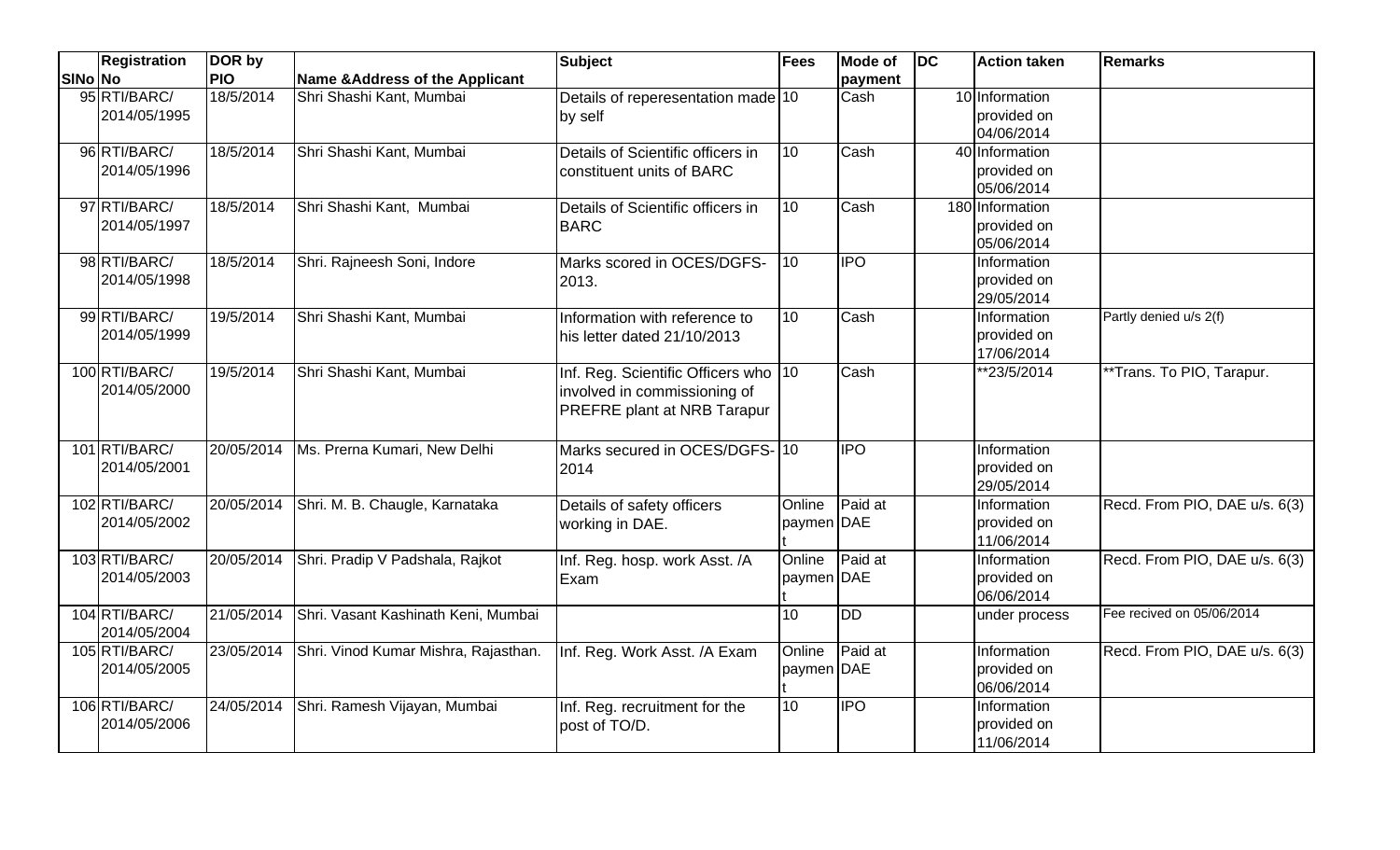|         | <b>Registration</b>           | DOR by     |                                                | <b>Subject</b>                                                                                | <b>Fees</b>                  | <b>Mode of</b>          | $\overline{D}$ | <b>Action taken</b>                      | Remarks                                                     |
|---------|-------------------------------|------------|------------------------------------------------|-----------------------------------------------------------------------------------------------|------------------------------|-------------------------|----------------|------------------------------------------|-------------------------------------------------------------|
| SINo No |                               | <b>PIO</b> | Name & Address of the Applicant                |                                                                                               |                              | payment                 |                |                                          |                                                             |
|         | 107 RTI/BARC/<br>2014/05/2007 | 24/05/2014 | Shri Vikas K. Telang, Navi Mumbai              | Inf.Reg. Promotion details of<br>officers in RED.                                             | 10 <sup>°</sup>              | Cash                    |                | Information<br>provided on<br>23/06/2014 |                                                             |
|         | 108 RTI/BARC/<br>2014/05/2008 | 24/05/2014 | Smt. Sandhyarani Digambar sonawne,<br>Latur    | Salary details of BARC<br>employee                                                            |                              |                         |                | under process                            | Letter for fee issued on<br>28/05/2014                      |
|         | 109 RTI/BARC/<br>2014/05/2009 |            | 26/05/2014 Shri. Naresh Gajanan Juhukar, Thane | inf. Reg. Recruitment of<br>Technician'C' (Sanitary<br>Inspection)                            |                              |                         |                | under process                            | Letter for fee issued on 28/5/14                            |
|         | 110 RTI/BARC/<br>2014/05/2010 | 26/05/2014 | Shri. Jagannath Malhari Waghre,<br>Raigad      | Action taken against BARC<br>employee                                                         |                              |                         |                | under process                            | Letter for fee issued on 30/5/14                            |
|         | 111 RTI/BARC/<br>2014/05/2011 | 26/05/2014 | Shri. N. Pauldurai, Tamil Nadu                 | <b>Requirement of Thorium</b>                                                                 | ---                          | Paid at<br><b>AMDER</b> |                | Information<br>provided on<br>11/06/2014 | Recd. From PIO, DAE u/s. 6(3)<br>pertaining to point no. 12 |
|         | 112 RTI/BARC/<br>2014/05/2012 | 27/05/2014 | Shri. Sivanaga Tagore Mukala,<br>Chandrapur    | Details of various coursed in<br><b>BARC</b>                                                  | 10                           | <b>IPO</b>              |                | Information<br>provided on<br>20/06/2014 | <b>Recd. From Senior</b><br>Suprintendent of Post Offices.  |
|         | 113RTI/BARC/<br>2014/05/2013  |            | 27/05/2014 Shri Shelendra Kumar Singh, Mumbai  | Inspection of APAR for the year 10<br>2012-13                                                 |                              | Cash                    |                | Information<br>provided on<br>11/06/2014 |                                                             |
|         | 114 RTI/BARC/<br>2014/05/2014 | 28/05/2014 | Shri Shashikant, Mumbai                        | Details of meeting conducted in 10<br>NRG, BARC                                               |                              | Cash                    |                | Information<br>provided on<br>13/06/2014 |                                                             |
|         | 115 RTI/BARC/<br>2014/05/2015 | 29/05/2014 | Shri. Pavan Reddy,<br>Andhra Pradesh           | Details of Thorium based power Online<br>plants in india.                                     | paymen DAE                   | Paid at                 |                | Information<br>provided on<br>20/06/2014 | Recd. From PIO, DAE u/s. 6(3)                               |
|         | 116RTI/BARC/<br>2014/05/2016  |            | 30/05/2014   Dr. R. Rajendran, Bangalore       | Inf reg. Transfer rules of<br>Scientific officer from and to<br><b>DAE</b>                    |                              | Paid at<br><b>DAE</b>   |                | Information<br>provided on<br>23/06/2014 | Recd. From PIO, DAE u/s. 6(3)                               |
|         | 117 RTI/BARC/<br>2014/05/2017 | 30/05/2014 | Shri. Vikas Purohit, Ahmedabad,                | Details of documents destroyed Online<br>by fire.                                             | paymen DAE                   | Paid at                 |                | Information<br>provided on<br>17/06/2014 | Recd. From PIO, DAE u/s. 6(3)                               |
|         | 118 RTI/BARC/<br>2014/06/2018 |            | 06/02/2014 Shri S Elangovan, Tamil Nadu.       | Information reg Recruitment &<br>Promotion guidelines for<br>Scientific & Technical personnel | Online Paid at<br>paymen DAE |                         |                | Information<br>provided on<br>27/06/2014 | Recd. From PIO, DAE u/s. 6(3)                               |
|         | 119RTI/BARC/<br>2014/06/2019  |            | 06/04/2014 Shri Tushar S. Hire, Madhya pradesh | Information reg. mutual transfer<br>between Technician & Scientific<br>Asstt.                 | $\overline{10}$              | <b>IPO</b>              |                | under process                            |                                                             |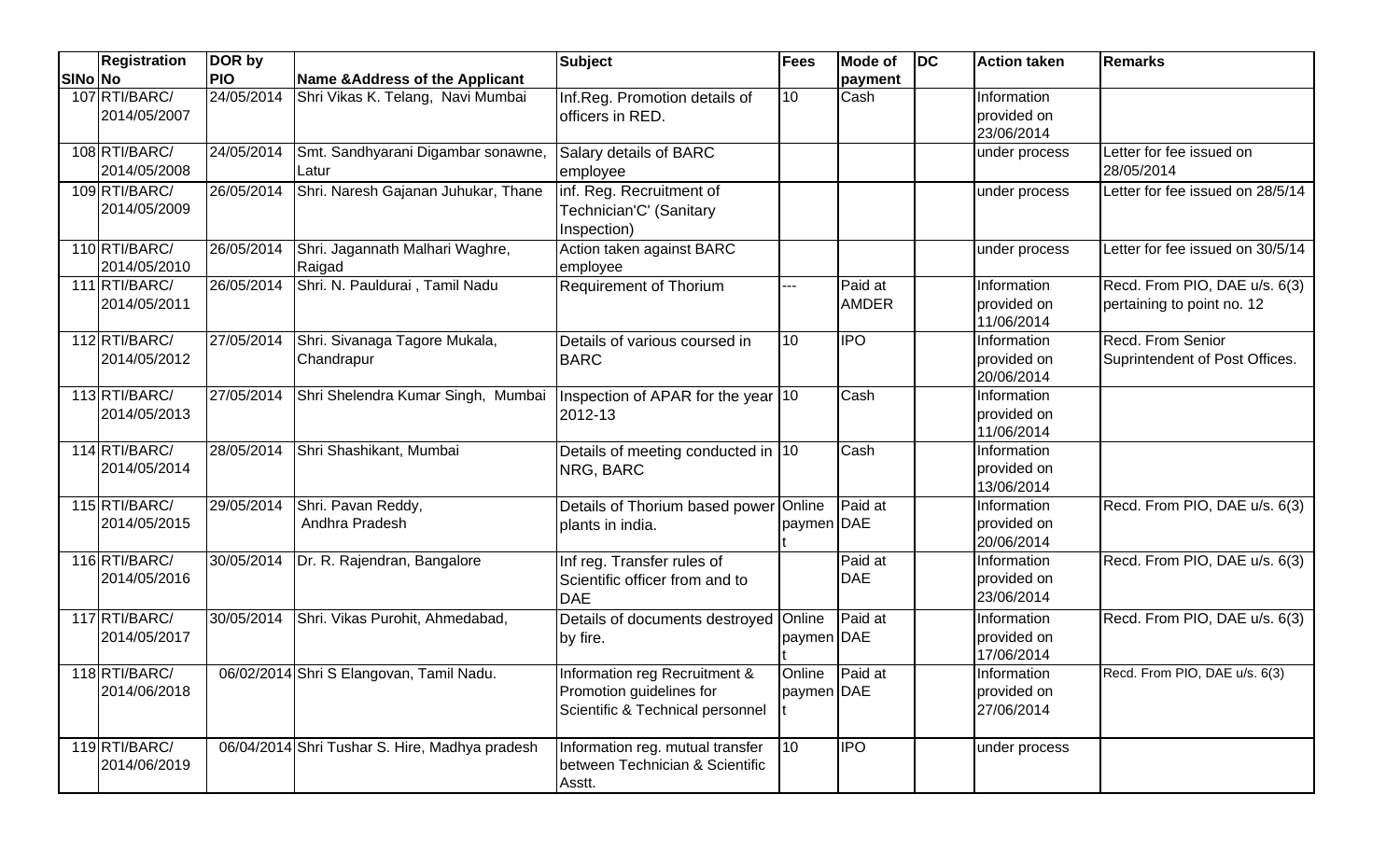|                | <b>Registration</b>           | DOR by     |                                                | <b>Subject</b>                      | <b>Fees</b>  | Mode of    | <b>DC</b> | <b>Action taken</b> | <b>Remarks</b>                 |
|----------------|-------------------------------|------------|------------------------------------------------|-------------------------------------|--------------|------------|-----------|---------------------|--------------------------------|
| <b>SINo No</b> |                               | <b>PIO</b> | Name & Address of the Applicant                |                                     |              | payment    |           |                     |                                |
|                | 120 RTI/BARC/                 |            | 06/04/2014 Shri T. Ganesh, Hyderabad           | Details of increased rate of        | 10           | <b>IPO</b> |           | Information         |                                |
|                | 2014/06/2020                  |            |                                                | travelling allowances               |              |            |           | provided on         |                                |
|                |                               |            |                                                |                                     |              |            |           | 27/06/2014          |                                |
|                | 121 RTI/BARC/                 |            | 06/10/2014 Shri Chetan Kothari, Mumbai         | Information reg BARC Blood          | 10           | <b>IPO</b> |           | under process       |                                |
|                | 2014/06/2021                  |            |                                                | lBank                               |              |            |           |                     |                                |
|                | 122 RTI/BARC/                 |            | 06/10/2014 Shri Satya Prasad, Banglore         | Details of death of defence         | Online       | Paid at    |           | under process       | Recd. From PIO, DAE u/s. 6(3)  |
|                | 2014/06/2022                  |            |                                                | personnel                           | paymen DAE   |            |           |                     |                                |
|                | 123RTI/BARC/                  |            | 06/10/2014 Ms. Anisha, Navi Mumbai             | Status of verification of caste     | Online       | Paid at    |           | under process       | Recd. From PIO, DAE u/s. 6(3)  |
|                | 2014/06/2023                  |            |                                                | certificate                         | paymen DAE   |            |           |                     |                                |
|                |                               |            |                                                |                                     |              |            |           |                     |                                |
|                | 124 RTI/BARC/                 |            | 06/10/2014 Dr. M R Ambikalmajan Pillai, Kerala | Information reg. ex-employee of     | 10           | <b>IPO</b> |           | under process       |                                |
|                | 2014/06/2024                  |            |                                                | <b>BARC</b>                         |              |            |           |                     |                                |
|                | 125 RTI/BARC/                 |            | 06/12/2014 Shri. Pandit R Shende, Mumbai       | Inf. Reg. DQE Exam                  | Online       | Paid at    |           | under process       | Recd. From PIO, DAE u/s. 6(3)  |
|                | 2014/06/2025                  |            |                                                |                                     | paymen DAE   |            |           |                     |                                |
|                |                               |            |                                                |                                     |              |            |           |                     |                                |
|                | 126 RTI/BARC/                 |            | 06/12/2014 Shri. Pandit R Shende, Mumbai       | Inf. Reg. Time period to acquire    | Online       | Paid at    |           | under process       | Recd. From PIO, DAE u/s. 6(3)  |
|                | 2014/06/2026                  |            |                                                | degree for Promotion                | paymen DAE   |            |           |                     |                                |
|                |                               |            |                                                |                                     |              |            |           |                     |                                |
|                | 127 RTI/BARC/                 |            | 06/12/2014 Shri. Prashant Trimbak Wankhede,    | Inf. Reg. hosp. work Asst. Exam 100 |              | <b>IPO</b> |           | under process       |                                |
|                | 2014/06/2027                  | 17/6/2014  | Malkapur<br>Shri M. Domesa, Karnataka          | Details of BARC Officials.          | 10           | <b>IPO</b> |           |                     |                                |
|                | 128 RTI/BARC/<br>2014/06/2028 |            |                                                |                                     |              |            |           | under process       |                                |
|                | 129RTI/BARC/                  | 17/6/2014  | Shri M. Domesa, Karnataka                      | Inf. Reg. Office order              | 10           | <b>IPO</b> |           | *23/06/2014         | **Trfd to PIO, RMP, Mysore u/s |
|                | 2014/06/2029                  |            |                                                |                                     |              |            |           |                     | 6(3) of the RTI Act            |
|                | 130 RTI/BARC/                 | 17/6/2014  | Shri M. Domesa, Karnataka                      | Inf. Reg. BARC's Distinguish        | 10           | <b>IPO</b> |           | under process       |                                |
|                | 2014/06/2030                  |            |                                                | Scientist(DS)                       |              |            |           |                     |                                |
|                | 131 RTI/BARC/                 | 17/6/2014  | Shri. Pavan Reddy, Andhra Pradesh              | Inf. Reg. deaths of scientists in   | Online       | paid at    |           | under process       | Recd. From PIO, DAE u/s. 6(3)  |
|                | 2014/06/2031                  |            |                                                | <b>BARC.</b>                        | paymen DAE   |            |           |                     | pertaining to point no. 6      |
|                |                               |            |                                                |                                     |              |            |           |                     |                                |
|                | 132 RTI/BARC/                 | 17/6/2014  | Smt. Poonam Tiwari/Mishra, Assam               | Inf. Reg. BARC employee             | 10           | <b>IPO</b> |           | under process       |                                |
|                | 2014/06/2032                  |            |                                                |                                     |              |            |           |                     |                                |
|                | 133 RTI/BARC/                 | 17/6/2014  | Shri. Shubham J Metkar, Pune                   | Inf. Re                             | Online       | paid at    |           | under process       | Recd. From CPIO, DAE u/s. 6(3) |
|                | 2014/06/2033                  |            |                                                |                                     | paymen DAE   |            |           |                     |                                |
|                | 134 RTI/BARC/                 | 18/6/2014  | Smt. Bhavana N Sarmalkar, Mumbai               |                                     |              |            |           | **20/06/2014        | **Trfd to PIO, DCSEM u/s 6(3)  |
|                | 2014/06/2034                  |            |                                                | Inf. Reg. DCSEM employee            | court<br>fee |            |           |                     |                                |
|                |                               |            |                                                |                                     | stamp        |            |           |                     |                                |
|                |                               |            |                                                |                                     |              |            |           |                     |                                |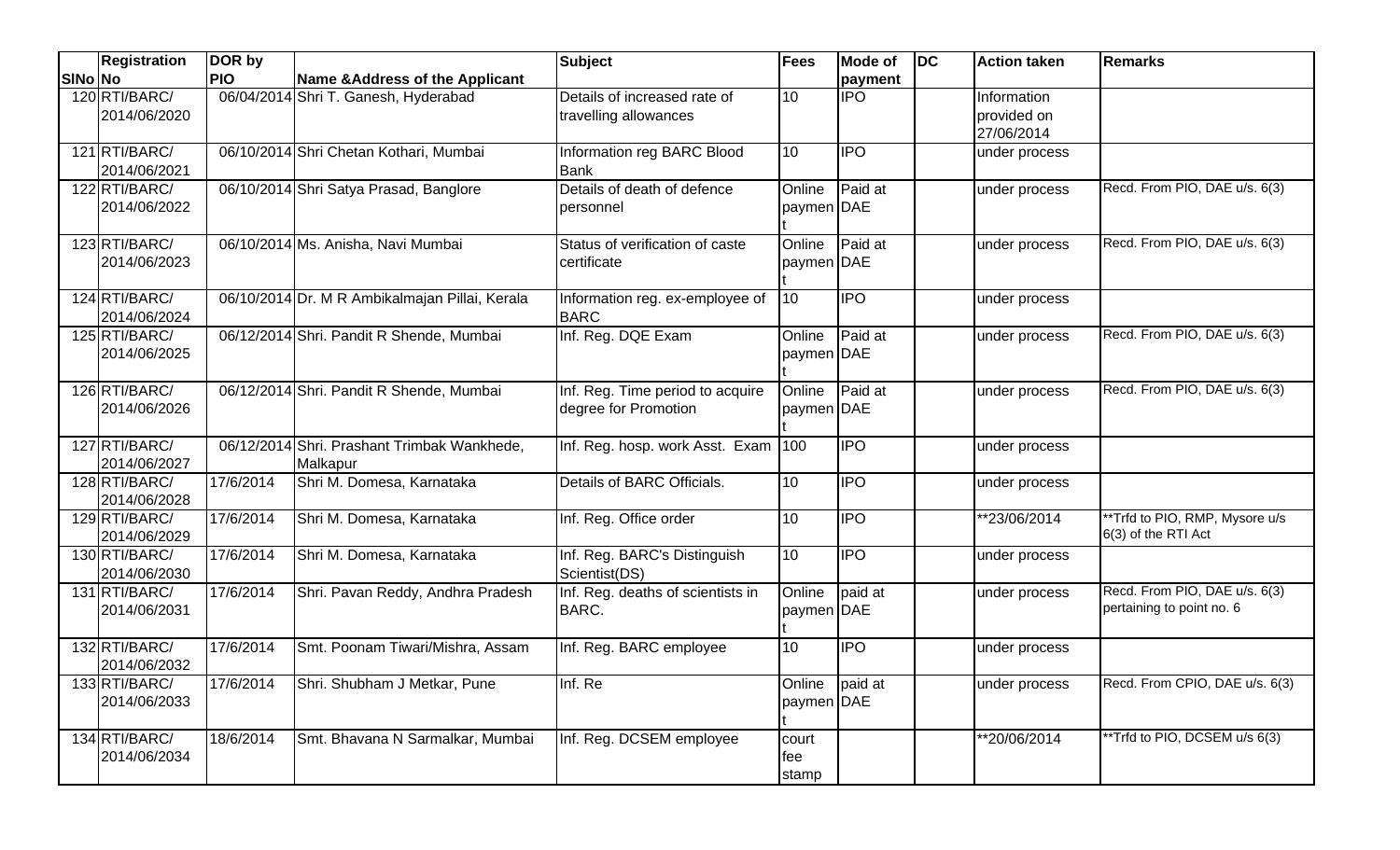| <b>Registration</b> | DOR by     |                                      | <b>Subject</b>                       | <b>Fees</b> | Mode of    | $\overline{\mathsf{DC}}$ | <b>Action taken</b> | <b>Remarks</b>                 |
|---------------------|------------|--------------------------------------|--------------------------------------|-------------|------------|--------------------------|---------------------|--------------------------------|
| SINo No             | <b>PIO</b> | Name & Address of the Applicant      |                                      |             | payment    |                          |                     |                                |
| 135 RTI/BARC/       | 18/6/2014  | Shri. Kumar Satya Prakash, Jharkhand | Details of the candidates            | Online      | paid at    |                          | under process       | Recd. From CPIO, DAE u/s. 6(3) |
| 2014/06/2035        |            |                                      | selected for appointment in          | paymen DAE  |            |                          |                     |                                |
|                     |            |                                      | <b>BARC through GATE.</b>            |             |            |                          |                     |                                |
| 136 RTI/BARC/       | 23/06/2014 | Shri. Nitin N Gurbhele, Thane        | Inf. Reg. BARC Steno Grade 2         | Online      | paid at    |                          | under process       | Recd. From CPIO, DAE u/s. 6(3) |
| 2014/06/2036        |            |                                      | Exam Results.                        | paymen DAE  |            |                          |                     |                                |
|                     |            |                                      |                                      |             |            |                          |                     |                                |
| 137 RTI/BARC/       | 23/06/2014 | Ms. Maghi Saxena, Ghaziabad          | Inf. Reg. OCES/DGFS Online           | Online      | paid at    |                          | under process       | Recd. From CPIO, DAE u/s. 6(3) |
| 2014/06/2037        |            |                                      | lexam 2013 & 2014.                   | paymen DAE  |            |                          |                     |                                |
|                     |            |                                      |                                      |             |            |                          |                     |                                |
| 138 RTI/BARC/       | 24/06/2014 | Shri. C. Vijayasekhar, Tamil nadu    | Inf. Reg. Initial Pay Fixation.      | 10          | <b>IPO</b> |                          | under process       |                                |
| 2014/06/2038        |            |                                      |                                      |             |            |                          |                     |                                |
| 139RTI/BARC/        | 25/06/2014 | Shri. Shailendra R. Raul, BARC.      | Inf. Reg. use of APPD Division of 10 |             | <b>IPO</b> |                          | under process       |                                |
| 2014/06/2039        |            |                                      | Vehicle.                             |             |            |                          |                     |                                |
| 140 RTI/BARC/       | 25/06/2014 | Shri. Arjun Narayan Shivsharan,      | Copies of ACRS/APARs of self         | 10          | Cash       |                          | under process       |                                |
| 2014/06/2040        |            | Mumbai                               |                                      |             |            |                          |                     |                                |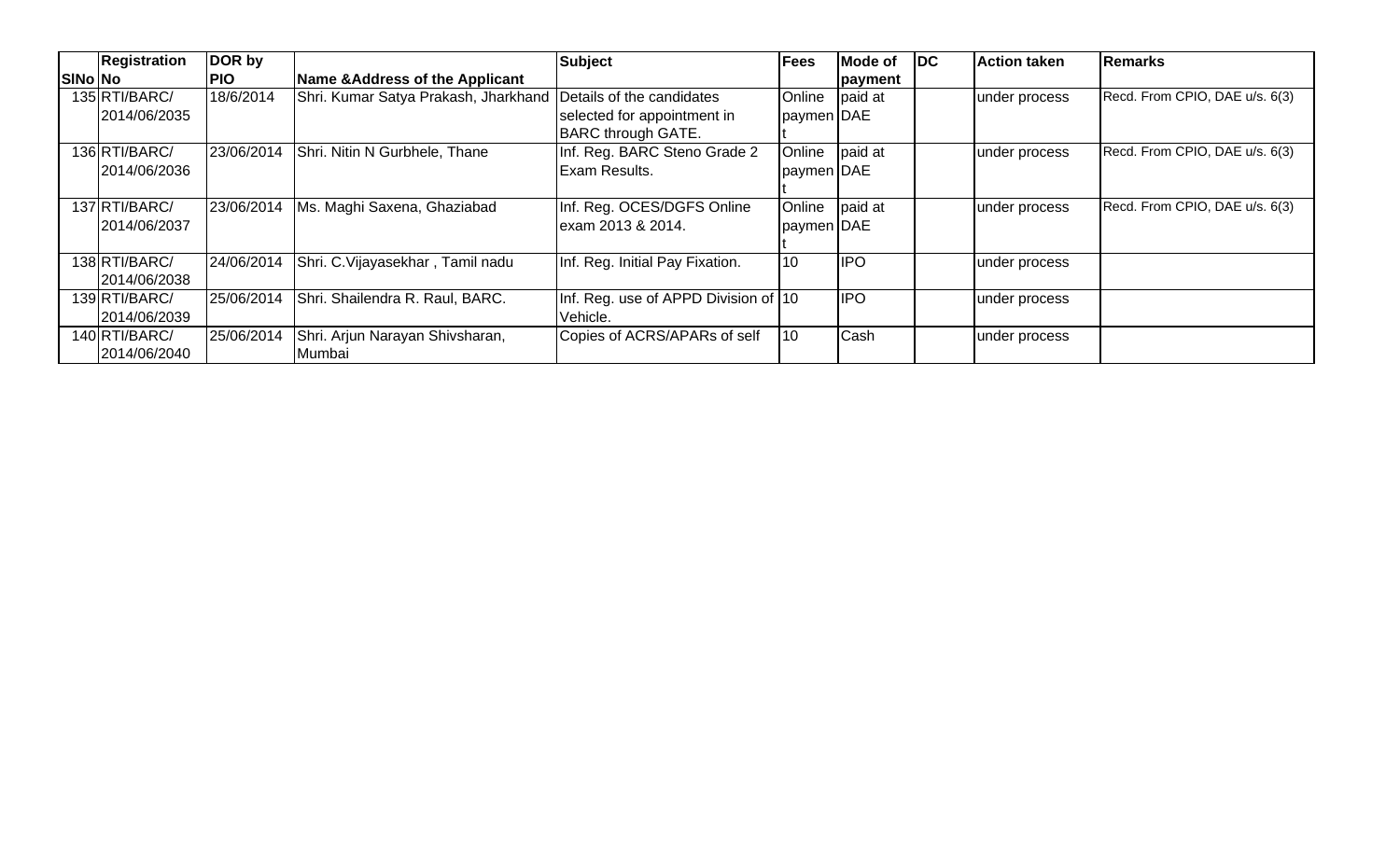# **FIRST APPEAL**

### **Quarterly Report on Implementation of RTI for the period from 01/04/2014 to 30/06/2014**

|                | <b>Registration</b>       | DOR by     | Name & Address of the Applicant                                | <b>Subject</b>                                                                                      | <b>Action taken</b> | <b>Disposal of Appeal</b>                                    | Remarks |
|----------------|---------------------------|------------|----------------------------------------------------------------|-----------------------------------------------------------------------------------------------------|---------------------|--------------------------------------------------------------|---------|
| <b>SINo No</b> |                           | <b>PIO</b> |                                                                |                                                                                                     |                     |                                                              |         |
| $\mathbf 1$    | RTI/BARC/<br>2014/01/1828 | 22/01/2014 | Shri. Om Prakash, Rajasthan                                    | Inf. Reg. online exam<br>conducted in AIET, Jaipur                                                  | 18/02/2014          | Appeal recd. On<br>14/03/2014. Disposed of<br>on 01/04/2014. |         |
| $\overline{2}$ | RTI/BARC/<br>2014/02/1861 |            | 17/02/2014 Shri M. Domesa, Karnataka                           | Inf. Reg. letter from CIC                                                                           | *7/3/2014           | Appeal recd. On<br>01/04/2014. Disposed of<br>on 23/04/2014. |         |
| 3              | RTI/BARC/<br>2014/01/1821 | 20/01/2014 | Smt. Priya Gunaji Gaonkar, Mumbai                              | Documents regarding complaint 18/02/2014<br>by the bus commuters                                    |                     | Appeal recd. On<br>03/04/2014 Disposed of<br>on 02/05/2014   |         |
| 4              | RTI/BARC/<br>2014/03/1891 |            | 03/07/2014 Shri Puwar Dhairyapalsinh Narpatsinh,<br>Tamil Nadu | Inf. Reg.promotion/ recruitment 27/03/2014<br>norms for Scientific Officer                          |                     | Appeal recd. On<br>08/04/2014 Disposed of<br>on 05/05/2014   |         |
| 5              | RTI/BARC/<br>2014/03/1892 |            | 03/10/2014 Shri Puwar Dhairyapalsinh Narpatsinh,<br>Tamil Nadu | Inf. Reg. recruitment/ promotion 27/03/2014<br>guidelines for scientific and<br>technical personnel |                     | Appeal recd. On<br>08/04/2014 Disposed of<br>on 05/05/2014.  |         |
| 6              | RTI/BARC/<br>2014/03/1903 | 13/03/2014 | Shri Puwar Dhairyapalsinh Narpatsinh,<br>Tamil Nadu            | Inf. Reg. recruitment/ promotion 27/03/2014<br>guidelines for scientific and<br>technical personnel |                     | Appeal recd. On<br>08/04/2014 Disposed of<br>on 05/05/2014   |         |
| $\overline{7}$ | RTI/BARC/<br>2014/03/1904 | 13/03/2014 | Shri Puwar Dhairyapalsinh Narpatsinh,<br>Tamil Nadu            | Inf. Reg. wieghtage of<br>qualification for promotion.                                              | 25/3/2014           | Appeal recd. On<br>08/04/2014 .Disposed of<br>on 06/05/2014. |         |
| 8              | RTI/BARC/<br>2014/02/1864 | 18/02/2014 | Shri. Aditya Bharti, Bihar                                     | Inf. Reg. Steno Gr II Exam                                                                          | 03/03/2014          | Appeal recd. On<br>10/04/2014 . Disposed<br>of on 09/05/2014 |         |
| 9              | RTI/BARC/<br>2014/02/1878 | 28/02/2014 | Shri Krishan Murari Meena, Rajasthan                           | Inf. Reg. date of promotion and 26/3/2014<br>no. of increments under PRIS(I)<br>Scheme              |                     | Appeal recd. On<br>15/04/2014. Disposed of<br>on 09/05/2014. |         |
| 10             | RTI/BARC/<br>2014/03/1911 | 20/03/2014 | Shri Mohandas Harris, Mumbai                                   | Details regarding complaints<br>against self                                                        | 17/04/2014          | Appeal recd. On<br>28/04/2014. Disposed of<br>on 30/05/2014  |         |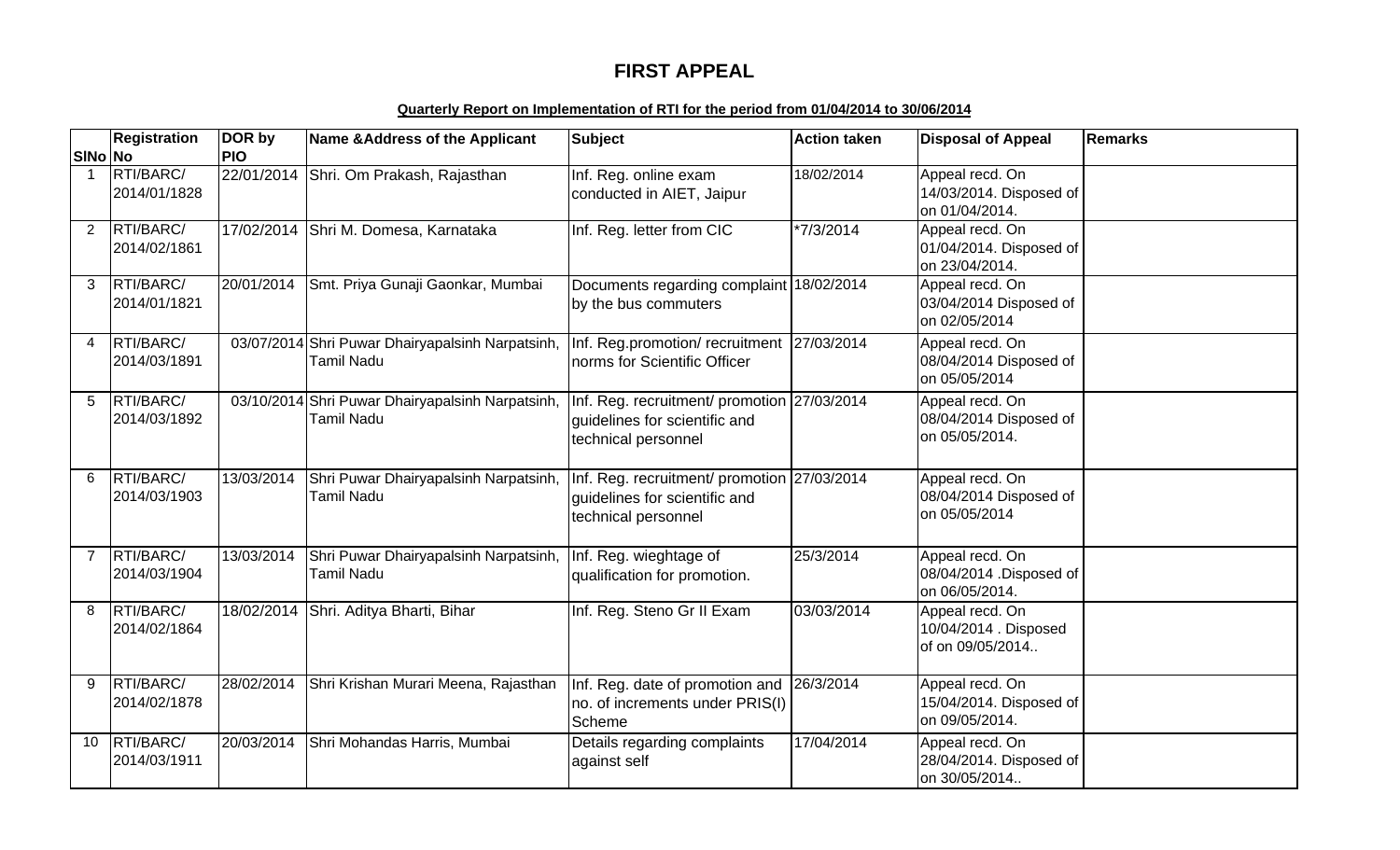|                 | <b>Registration</b>          | DOR by     | Name & Address of the Applicant                                                                                                               | <b>Subject</b>                                                    | <b>Action taken</b> | <b>Disposal of Appeal</b>                                    | <b>Remarks</b> |
|-----------------|------------------------------|------------|-----------------------------------------------------------------------------------------------------------------------------------------------|-------------------------------------------------------------------|---------------------|--------------------------------------------------------------|----------------|
| SINo No         |                              | <b>PIO</b> |                                                                                                                                               |                                                                   |                     |                                                              |                |
| 11              | RTI/BARC/<br>2014/03/1929    |            | 04/07/2014 Shri. Vikas K. Telang, B 32-5, Kendriya<br>Vihar, Sector 11, kharghar, Navi<br>Mumbai - 410 210.                                   | Inf. Reg. Details of officers in<br>RED.                          | 05/02/2014          | Appeal recd. On<br>07/05/2014. Disposed of<br>on 30/05/2014. |                |
|                 | 12 RTI/BARC/<br>2014/03/1952 | 17/4/2014  | Shri. A. R. Sen.<br>C-13, Indraprastha,<br>Anushaktinagar,<br>Mumbai, Pin - 400 094.                                                          | Inf. Reg. LTC reimbursement.                                      | 05/01/2014          | Appeal recd. On<br>13/05/2014 Disposed of<br>on 02/06/2014   |                |
| 13 <sup>°</sup> | RTI/BARC/<br>2014/03/1934    |            | 04/09/2014 Shri Chetan Kothari (RTI Activist),<br>52, Oceanic Apartment,<br>Dr. Ratably Patel lane,<br>Off B. Desai Road,<br>Mumbai - 400 025 | Inf. Reg. Death Cases.                                            | 30/04/2014          | Appeal recd. On<br>15/05/2014 Disposed of<br>on 12/06/2014   |                |
| 14              | RTI/BARC/<br>2014/03/1905    | 14/03/2014 | Shri Shailendra R. Raul, APPD, Engg.<br>Hall No. 4, BARC                                                                                      | Inf. Reg. promtion norms for<br>T/man to Scientific Assistant     | 04/08/2014          | Appeal recd. On<br>19/05/2014 Disposed of<br>on 18/06/2014   |                |
| 15              | RTI/BARC/<br>2014/03/1915    | 21/03/2014 | Shri. Shailendra R. Raul, APPD, Engg.<br>Hall No. 4, BARC.                                                                                    | Status of different types of<br>accelerators                      | 22//04/2014         | Appeal recd. On<br>19/05/2014 Disposed of<br>on 18/06/2014   |                |
| 16              | RTI/BARC/<br>2014/03/1923    |            | 04/01/2014 Shri. Sukumaran C. G.,<br>Irompillil House, Ezhikkara (P.O.),<br>N. Paravur, Kerala,<br>Pin-683513.                                | Inf. Reg. BARC employee                                           | 04/08/2014          | Appeal recd. On<br>23/05/2014 Disposed of<br>on 30/06/2014   |                |
|                 | 17 RTI/BARC/<br>2014/03/1931 |            | 04/07/2014 Shri. Vikas K. Telang, B 32-5, Kendriya<br>Vihar, Sector 11, kharghar, Navi<br>Mumbai - 410 210.                                   | Inf.Reg. Promotion details of<br>officers in RED.                 | 05/01/2014          | Appeal recd. On<br>23/05/2014 is under<br>process.           |                |
| 18              | RTI/BARC/<br>2014/03/1909    | 18/03/2014 | Shri Prabhakaran K., A1/204, Gokul<br>CHS, Sector 19A, Nerul East, Navi<br>Mumbai - 400706                                                    | Inf. reg. revision of pension                                     | 04/08/2014          | Appeal recd. On<br>30/05/2014 Disposed of<br>on 24/06/2014   |                |
|                 | 19 RTI/BARC/<br>2014/05/1988 |            | 05/12/2014 Mrs. Rajani, D7-5/3, HWP Colony,<br>Aswapuram - 507 116, Khammam Dist. //track changed based on<br>A.P.                            | Inf. Reg. employees promoted<br>DQE/STPT alongwith pay<br>details | 26/5/2014           | Appeal recd. On<br>11/06/2014 is under<br>process.           |                |
| 20              | RTI/BARC/<br>2014/03/1957    | 21/04/2014 | Ms. Poonam R. Ghate, Yadavnagar,<br>Kamti Road, Post - Uppalwadi, Nagpur - Assistant Exam.<br>440 026.                                        | Inf. Reg. Hospital Work                                           | 20/5/2014           | Appeal recd. On<br>12/06/2014 is under<br>process.           |                |